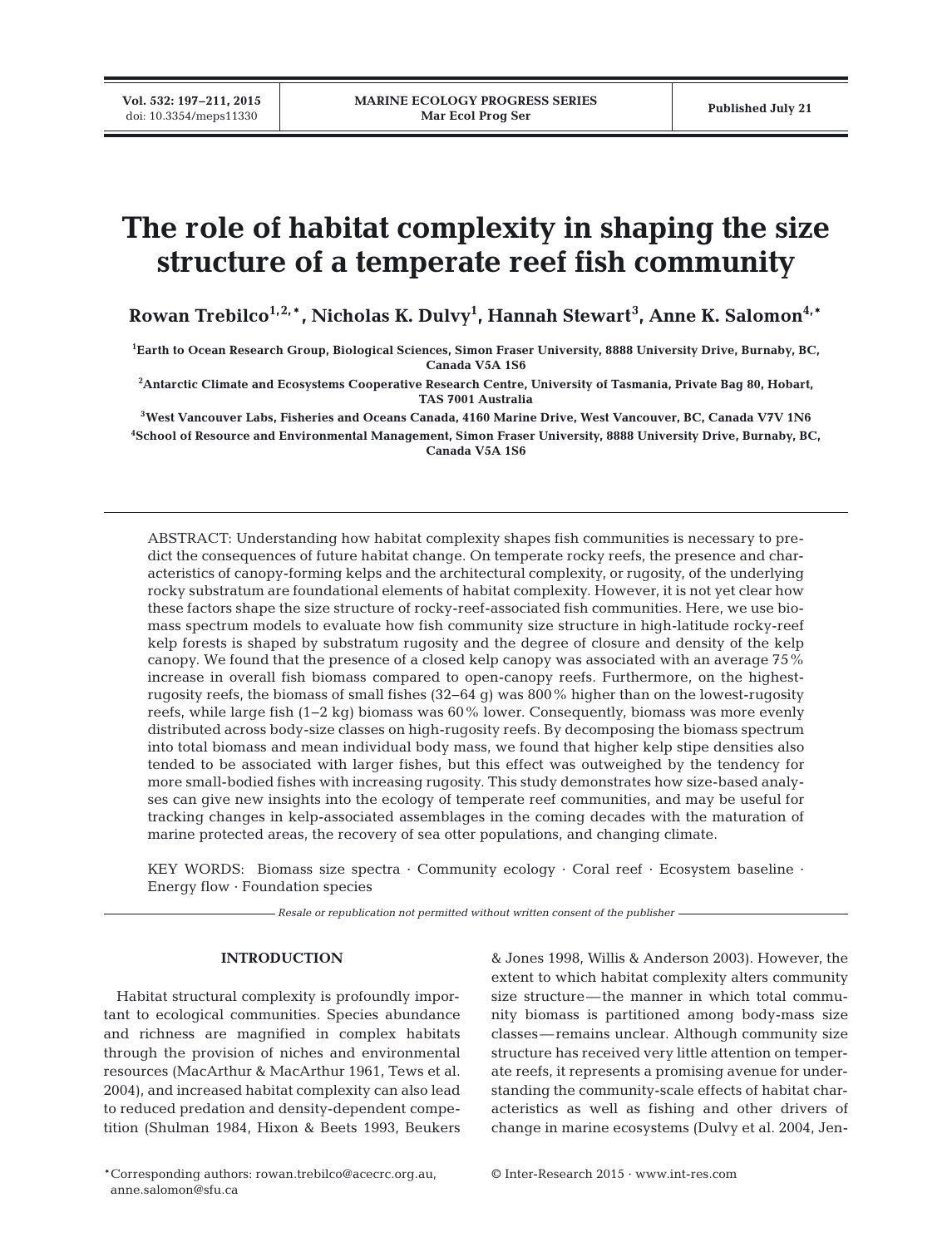nings 2005, Wilson et al. 2010, Alvarez-Filip et al. 2011).

For many ecosystems, key determinants of habitat complexity are the presence and characteristics of foundation species—those that, by virtue of their structural or functional attributes, create and define ecological communities (sensu Dayton 1972, Ellison et al. 2005). On temperate rocky reefs, kelps large brown macroalgae of the order Laminariales are the primary foundation species (Dayton 1985, Stephens et al. 2006). The ecological importance of kelp forests is comparable to that of coral reefs in tropical waters (Beaumont et al. 2008, Smale et al. 2013, Steneck & Johnson 2014). Broadly, kelp forests 'fuel' coastal food webs by capturing inorganic carbon and making it available it to higher trophic levels (Dayton 1985, Dunton & Schell 1987, Duggins et al. 1989, Salomon et al. 2008, Krumhansl & Scheibling 2012), thereby increasing secondary production and consumer biomass both locally and across neighboring and distant habitats (Duggins et al. 1989). Thus, kelp cover can provide structural habitat (additional to the underlying substratum) and food (directly or indirectly), and typically gives rise to higher levels of biodiversity than are found in simple, unstructured habitats (Dayton 1985, Steneck et al. 2002, Stephens et al. 2006).

A key question is whether there are general patterns in how fish community structure is shaped by habitat characteristics. Associations with kelp habitat vary widely among fish species and life stages (Jones 1988). Kelp facilitates the recruitment of larval fishes and provides key habitat for juveniles of many reefassociated species (e.g. Connell & Jones 1991, and reviewed by Carr & Syms 2006). Hence, numerous observational and experimental studies have found that the abundance and biomass of early life stages (recruits and young-of-the-year) of a wide range of reef-associated fish species increase with the presence and extent of kelp canopy (e.g. Choat & Ayling 1987, Anderson 1994, Levin & Hay 1996, Siddon et al. 2008). However, associations with kelp canopy for adult life stages are more variable among both species and locations. Studies focused on individual species or groups (defined based on trophic ecology or position in the water column) have found that the abundance of some species and groups is much greater in kelp forests than in comparable areas without a kelp canopy (e.g. Cowen 1983, Holbrook et al. 1990), while other species and groups are more abundant outside kelp forests (e.g. Choat & Ayling 1987, Jones 1988, Holbrook et al. 1990, Siddon et al. 2008). Fewer studies have examined patterns for

total community abundance and biomass, but results have been similarly mixed among those that have, with some studies reporting that total fish abundance and biomass are higher in the presence of a kelp canopy, and increase with increasing canopy density (Leaman 1980, DeMartini & Roberts 1990), while others report the opposite (e.g. Siddon et al. 2008).

The effects of substratum rugosity on reef fishes appear less variable than those that have been reported for kelp canopy, with more complex or higherrelief substrata supporting more fishes than less complex lower-relief substrata in terms of both abundance (Ebeling et al. 1980, Jones 1988, Cole et al. 2012) and biomass (Anderson et al. 1989). The inconsistent effects of kelp cover on fish community structure may be in part due to interdependence between the effects of kelp cover and substratum characteristics, with kelp becoming relatively less important with increasing substratum rugosity (or relief; Larson & DeMartini 1984, Choat & Ayling 1987, Anderson 1994). However, it is not clear how consistent this interdependence between the effects of kelp and substratum rugosity is. This is especially true for high northern latitude *Nereocystis lutkeana*-dominated kelp forests, which are much less well studied than more southern *Macrocystis pyrifera* forests (Springer et al. 2006). Understanding this interaction is particularly important for predicting the implications of global change, as key drivers of change (herbivory and climate) will affect kelp cover more dramatically and more rapidly than substratum rugosity.

The traditional approach for understanding the importance of habitat structure for temperate reef fish communities has been to study how the abundance of species (or groups of species) varies with habitat characteristics. This approach stems naturally from the concept of species niches, as the amount of niche space may be expected to depend on habitat structure. However, because responses to habitat characteristics vary widely between species (as described above), it is difficult to establish generalities and make predictions about how future changes in habitat are likely to affect fish community structure (Jones 1988). In contrast to these highly variable species-specific responses, fish community size structure appears to respond predictably to both habitat characteristics and overfishing, regardless of taxonomic composition (Jennings & Dulvy 2005, Alvarez-Filip et al. 2011).

Size spectra—relationships between body mass class and either total abundance in each size class (abundance spectra) or total biomass in each size class (biomass spectra) of individuals, irrespective of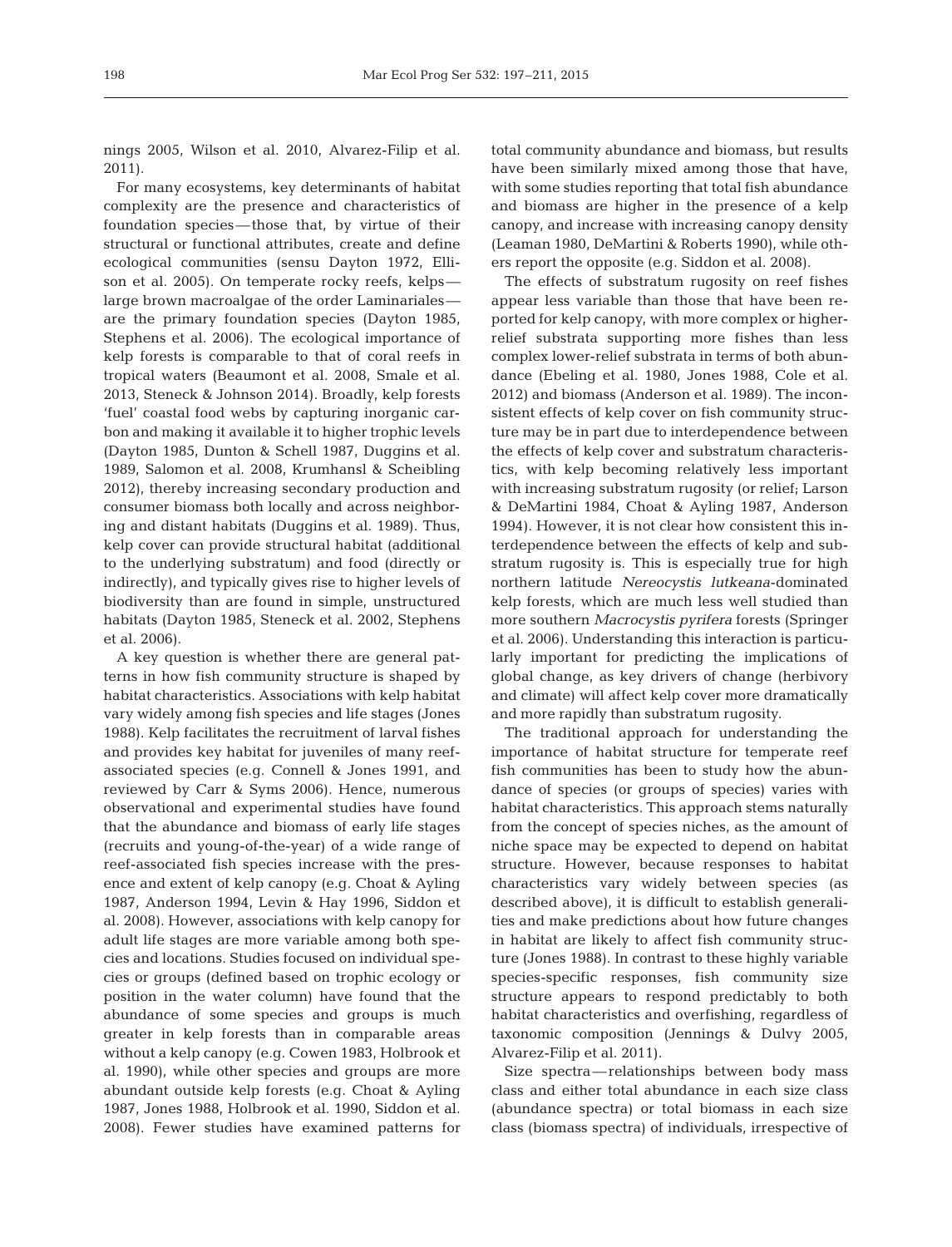species identity—provide an integrated picture of community size structure (Graham et al. 2005, Shin et al. 2005). Size spectra are often represented as linear regressions (with both size and biomass or abundance on log scales). The regression slope for such a biomass spectrum represents the relative dominance of small- versus large-bodied community members (Borgmann 1987, Kerr & Dickie 2001). Processes that give rise to relatively more small-bodied fishes lead to more negative/less positive biomass spectra slopes, while processes that result in relatively more large-bodied fishes generate more positive/less negative slopes. It is common practice to 'centre' the *x*axis of size spectra by subtracting the mean of the size class midpoints. The intercept of a centred biomass spectrum then represents the 'height' of the midpoint of the regression line, which reflects the total biomass in the community (Daan et al. 2005).

The utility of size-based analyses, and particularly size spectra, for assessing the state of marine ecosystems is becoming increasingly widely recognised (Jennings 2005, Shin et al. 2005, Petchey & Belgrano 2010, Trebilco et al. 2013). The strength of the sizebased approach, and size spectra in particular, is that it provides a quantitative and integrated picture of community structure that is readily comparable across systems (Petchey & Belgrano 2010, Trebilco et al. 2013). Thus, the approach has the potential to enable comparison across systems of widely differing diversity and species composition (e.g. Bianchi et al. 2000). A further benefit is that the size-based approach connects to a rich and rapidly developing body of theory on energy flow and community metabolism that provides expectations for size spectrum slopes based on the way that energy moves through communities via size-based predator−prey interactions (Brown & Gillooly 2003, Jennings 2005, Trebilco et al. 2013). Hence, size-based analysis can provide insights into food web structure and function that complement and extend those from traditional species-based analyses (Jennings 2005). To our knowledge, the effects of habitat structure on community size structure on temperate reefs have not yet been quantified.

Here, we take a size-based approach to examine the importance of both *Nereocystis* canopy characteristics and substratum rugosity for the structure of a temperate reef fish community. Specifically, we ask how the slope and intercepts (midpoint heights) of community biomass spectra vary with *Nereocystis* canopy cover and stipe density, as well as with substratum rugosity. We also consider total community biomass and mean individual body mass, which are 2

simple and informative summary metrics of size structure (Dulvy et al. 2004, Shin et al. 2005). We quantitatively test the community-scale effects of habitat structure by simultaneously considering the importance of substratum rugosity and kelp cover. In addition to providing insight into how habitat shapes community size structure in our study system, we hope that this analysis will help advance temperate reef community ecology by connecting it to the rapidly developing literature on how size-based energy flows shape community structure and function (Petchey & Belgrano 2010, Yvon-Durocher & Allen 2012, Trebilco et al. 2013).

#### **MATERIALS AND METHODS**

#### **Study area**

We conducted this study on temperate nearshore rocky reefs off the northwest coast of British Columbia (BC), Canada, within and around the Gwaii Haanas National Marine Conservation Area Reserve and Haida Heritage Site, Haida Gwaii (formerly the Queen Charlotte Islands; Fig. 1). On this part of the



Fig. 1. Research sites  $\left( \bigcirc \right)$  on the northwest coast of British Columbia, Canada, within and around the Gwaii Haanas National Marine Conservation Area Reserve and Haida Heritage Site at the southern end of the island archipelago of Haida Gwaii. A total of 12 rocky reef sites were nested within 4 areas  $(n = 3$  sites per area)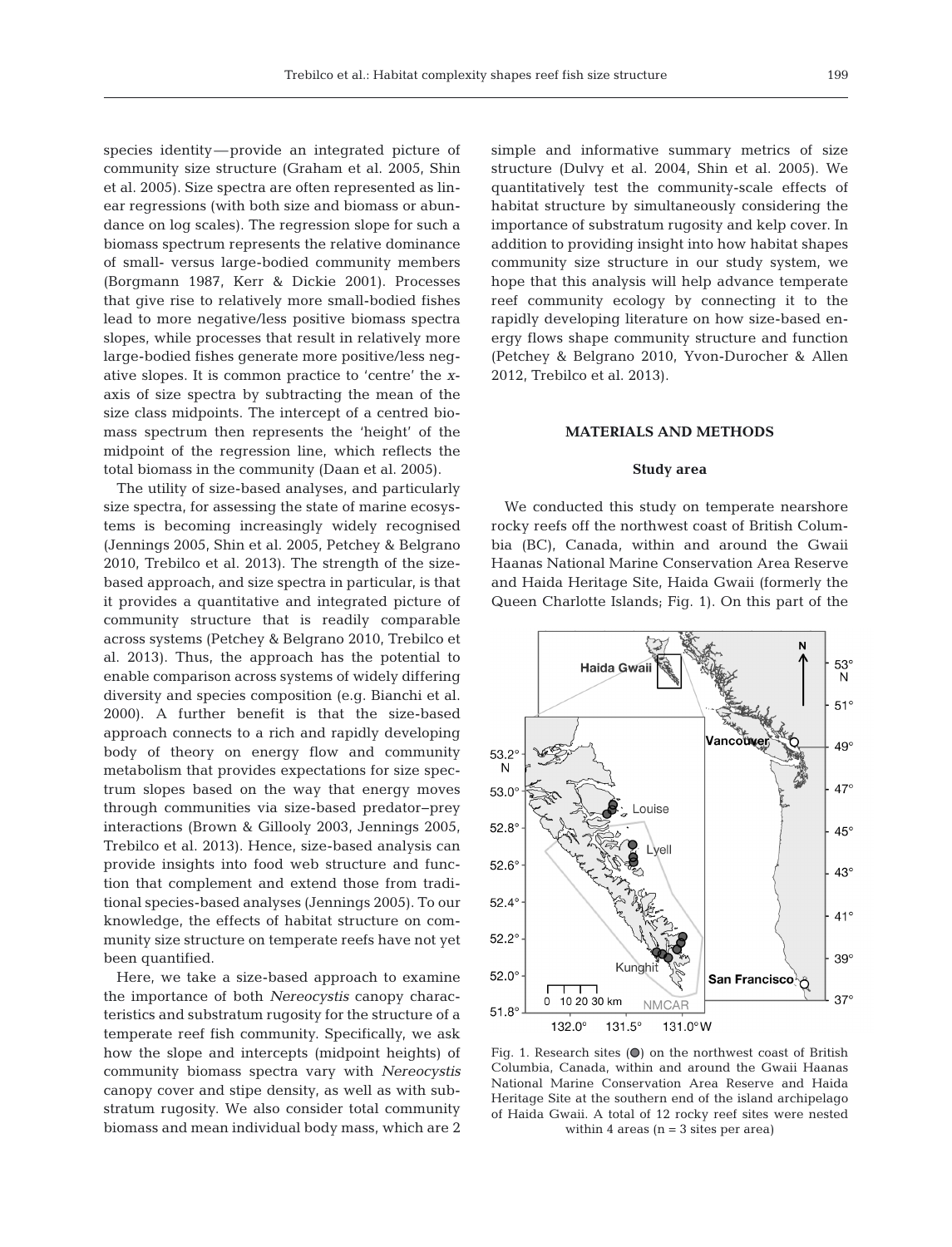Pacific Coast, kelp forests dominate rocky substrata in shallow waters on all but the most exposed shores (Springer et al. 2006, Steneck & Johnson 2014), and we restricted our surveys to areas with hard substrata. The annual kelp *Nereocystis luetkeana* (hereafter *Nereocycstis)* is the dominant canopy-forming subtidal kelp species around Haida Gwaii. Understory kelps are comprised of a variety of other species from the order Laminariales.

Historically, sea otters *Enhydra lutris* were the dominant predator of invertebrate grazers on the BC coast, but they were extirpated from BC by the fur trade early in the 1900s (Kenyon 1969, Gibson 1988, Fedje & Mathewes 2011). As for most areas on the Pacific Coast where urchin predators have been removed, in BC this led to the formation of extensive sea urchin barrens, and a kelp zone that is largely restricted to shallow depths affected by wave turbulence (Watson & Estes 2011). Sea otters have not yet returned to southern Haida Gwaii; hence this pattern typifies the sites we surveyed, with kelp being replaced by barrens below an average depth of  $8.9 \pm$ 0.46 m below chart datum.

# **Underwater visual census of kelp-forest fish size and abundance**

Fish communities were visually surveyed using belt transects at 12 sites: 3 sites in each of 4 areas (Louise, Lyell, Kunghit East and Kunghit West) in southern Haida Gwaii (Fig. 1). Surveys were undertaken in the summer (between late June and early August) each year from 2009 to 2012, with the majority of sites surveyed every year (a full description of the survey protocol is provided in Trebilco et al. 2014). Belt transects were  $30 \times 4$  m and laid parallel to shore, with the ends of each transect separated by a minimum of 5 m. Replicate transects were surveyed at each site in each year  $(n = 4$  in 2009,  $n = 6$  in 2010−2012), and split evenly between 'deep' and 'shallow' strata (tide-corrected depth of  $12.0 \pm 1.3$ and  $7.7 \pm 1.1$  m below chart datum, respectively).

For each transect, an individual SCUBA diver deployed a plastic transect metre tape while swimming forward at an approximately constant speed (Watson et al. 1995). Conspicuous fishes present in the sampling area on the bottom and in the water column to a height of 4 m above the bottom were recorded. Groups excluded from the census because they are cryptic include: blennies, gobies, sculpins, and gunnels (see Table S1 in the Supplement at www.int-res. [com/ articles/suppl/m532p197\\_ supp. pdf for a species](http://www.int-res.com/articles/suppl/m532p197_supp.pdf) list). Count time was not standardized as it depended on fish abundance and habitat characteristics. The size (total length) of each individual fish counted on transects was visually estimated to the nearest centimetre. To ensure accuracy of length estimates, observers were trained by estimating the size of knownlength objects underwater (following Bell et al. 1985, Polunin & Roberts 1993). Additionally, observers carried a 'reference pole' (an 80 cm length of PVC, labeled with centimetre increments, and mounted at the end of a 1.5 m pole, as per Frid et al. 2013) which was used to both directly measure fish where possible and benchmark visual estimates. Individual weights were calculated from lengths using speciesspecific length−weight conversions from FishBase (www.fishbase.org).

#### **Measurement of habitat covariates**

We quantified key habitat characteristics including depth, substratum rugosity, and 2 measures of *Nereocystis* canopy cover. Depth was recorded at the start of each fish transect, and transects were deployed following a constant depth contour. Recorded depths were subsequently tide-corrected to chart datum, which in Canada is based on the lowest low water large tide.

We measured rugosity by contouring a 3 m length of fine-link chain (1 cm links) to the reef parallel to the transect tape, then calculating the ratio between the length of the chain (3 m) and the distance along the transect line between the start and end points (following Risk 1972). We took 3 randomly stratified rugosity measurements per transect at each site in one year, and the means of these measurements were calculated for each site/depth stratum combination.

The 2 measures of *Nereocystis* canopy cover recorded were a visually assessed transect-scale score for canopy extent  $(1 = closed canopy, 0.5 = frag$ mented canopy,  $0 = no$  canopy), and a site-scale measurement of *Nereocystis* stipe density. Transectscale canopy cover scores were recorded during the visual surveys described in the previous section (with the canopy being scored as closed if the whole transect had canopy cover, and fragmented if parts of the transect had no canopy cover). Site-scale *Nereocystis* stipe density was estimated by counting all *Nereocystis* stipes >1 m length along a single 2 m wide transect, perpendicular to shore, running from the deepest extent of the kelp bed to the shore at a haphazardly chosen point approximately at the middle of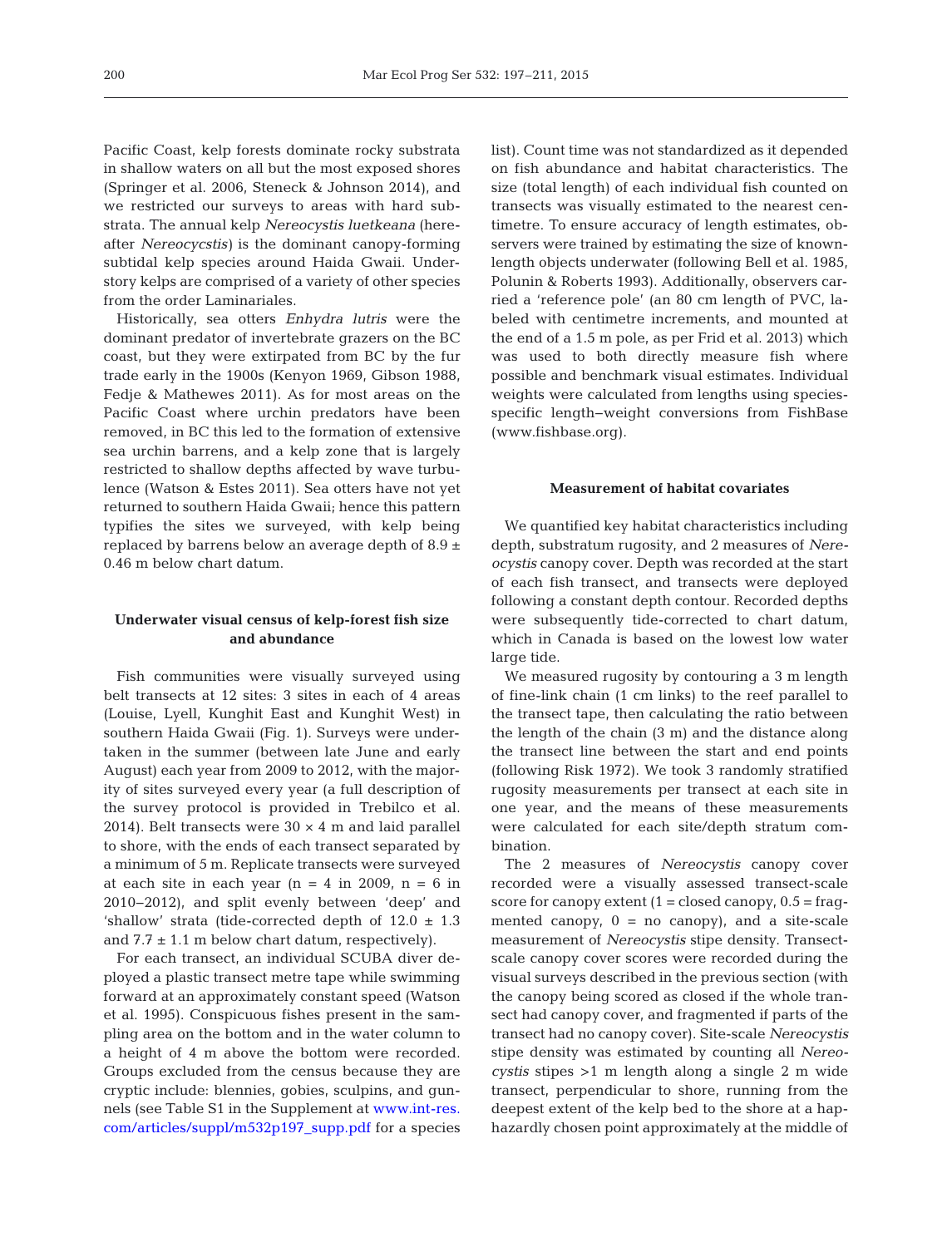the span of the fish transects (refer to Trebilco et al. 2014 for further detail). *Nereocystis* stipe density was then calculated in stipes  $m^{-2}$ . These transects were completed for 25 of the 37 unique combinations of site and year in the dataset. The 2 measures of *Nereocystis* cover quantify different characteristics of the kelp canopy and are not strongly correlated (Fig. S1 in the Supplement). Stipe density describes the overall density of the bed for each site, while canopy cover scores reflect the absolute cover on the transects surveyed within each site. We checked for multicollinearity among habitat covariates using variance inflation factors (VIF; Zuur et al. 2013). All VIF scores were <3, indicating that multicollinearity is unlikely to be a problem in this analysis.

### **Data subsetting for modeling**

We narrowed the size fraction of reef fishes used for analysis to the range of body sizes that can be surveyed effectively with underwater visual transects (Ackerman 2000, Graham et al. 2005). Biomass spectra for reef fish are not expected to be linear when smaller size classes are retained because underestimation of abundance and biomass in small size classes causes the size spectrum to 'tail off' and become humped. One reason that biomass at small body sizes is underestimated by visual surveys is that a large proportion of small fish tend to be hidden in shelter such that they are not available to count. Another is that other taxa (e.g. invertebrates such as crustaceans and gastropods) are likely to share a substantial proportion of the trophic resources and comprise some or all of the biomass at small body sizes (meaning that a linear spectrum would only be expected if they were also included). This underestimation has been empirically demonstrated on coral reefs using rotenone poisoning to examine what is missed in visual surveys on coral reefs (Ackerman et al. 2004). Similarly, in the North Sea shelf ecosystem, invertebrates have been shown to make up an increasing fraction of the smallest size classes when sampled using appropriate trawl and grab gears (Jennings & Dulvy 2005), and it is common practice to exclude size classes that are not sampled effectively by fishing gears in fitting size spectra.

To circumvent these issues, we first excluded fish <5 cm, and then used the modal mass of fish >5 cm (32 g) as the lower size cut-off for inclusion in analyses, assuming that this was the minimum size that was surveyed effectively (following Ackerman et al. 2004) (Fig. 2A). We also excluded 3 fish larger than



Fig. 2. (A) Frequency of fish  $>5$  cm surveyed in log<sub>2</sub> body mass bins and (B) the site-scale community biomass spectrum for kelp forest fishes. Shaded bar in (A) represents the modal size class, with dashed and dotted lines representing the median and mean masses of surveyed fish, respectively. Shaded region denotes the size range for (B), as included in models. Points in (B) are jittered (randomly offset) on the *x*-axis so that individual points can be seen. Shaded bands indicate 95% confidence intervals incorporating uncertainty in the fixed (dark band) and random (light band) effects, respectively

2048 g from the analysis and used 2048 g as our upper cut-off to ensure that all size classes in the analysis were well represented in our data (Fig. 2A). On average, the cut-offs we chose resulted in 95% of the total fish biomass observed at sites being included in the analysis (median of 99%), while fish smaller than 32 g comprised an average of 3% (median 1%) of the total biomass surveyed at sites. We kept this range of body sizes consistent for all models to maximize the comparability of results.

Only the subset of 25 site/year combinations for which *Nereocystis* density data were obtained were included in models including *Nereocystis* density as a predictor. All other models used data from all sites and years. For all models, we aggregated data across transects within depth strata. Depth and kelp canopy cover score were recorded for individual transects, so we took the averages across transects within each combination of site, depth stratum and year. As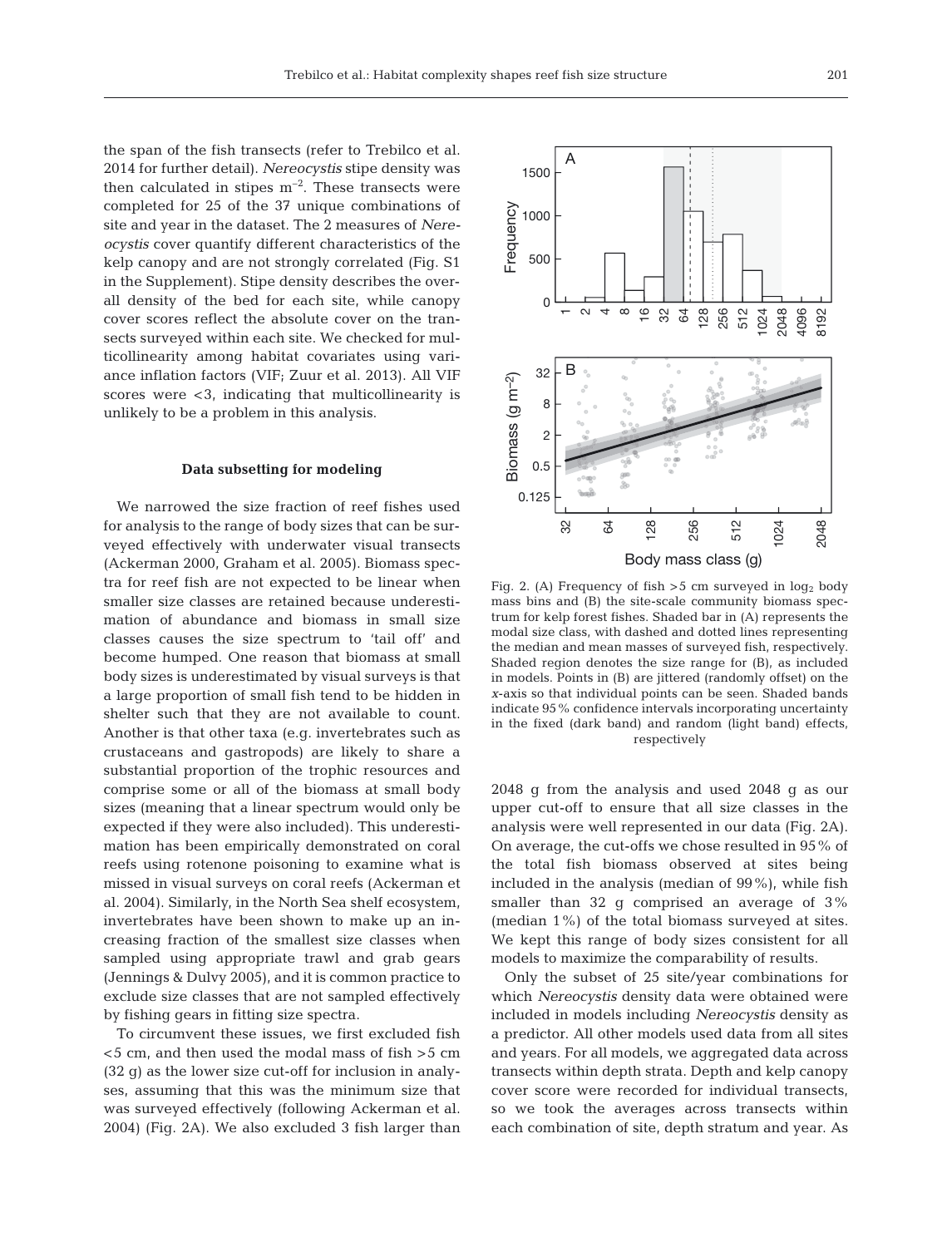described above, *Nereocystis* stipe density was a site-level average, while rugosity was averaged across transects within depth strata at each site. In exploratory analyses, we fitted models that included both stipe density and canopy cover together (for sites at which stipe density was recorded). The direction and magnitude of parameter estimates for these models were consistent with models in which the 2 kelp predictors were considered separately, hence we only present results for the separate models here.

## **Statistical analysis**

We fit linear mixed-effects models to examine how substratum rugosity, kelp canopy cover and stipe density, and depth stratum explain each of the 3 key aspects of community size structure considered community biomass spectra, average individual body mass and total biomass (Table 1). All models were fitted using the R package lme4 (Bates et al. 2013), and all analyses were conducted using R version 3.0.2 (R Development Core Team 2013). For each set of models, we evaluated 2 subsets, one using transect-level canopy cover score as the predictor for *Nereocystis*, and the other using site-level *Nereocystis* stipe density.

#### Model structure

For community biomass spectra, we assigned individual fish to 6 mass classes (i.e. 32−64, 64−128, 128−256, 256−512, 512−1024 and 1024−2048 g). We then summed all biomass in each bin to the bin midpoints *(M)* for each depth stratum within each site, and divided by total area surveyed to give biomass *(B)* per unit area (g m−2) within each size class. We centred the body mass class midpoints *(M)* about zero by subtracting the mean of the log bin midpoints prior to model fitting to remove correlations between the slope and intercept (Daan et al. 2005), and so that these 'heights' provide a metric of total community biomass that is comparable between size spectra with different slopes. We then modeled biomass spectra with  $log_2 M$  as the predictor and  $log_2 B$  as the response.

To evaluate the effects of kelp canopy and substratum rugosity on the slopes of biomass spectra, we included interaction terms between each covariate and the bin midpoints *M*. A 3-way interaction term between rugosity, the kelp covariate and *M* was also included in each model to assess whether the effects of rugosity and kelp on biomass spectra slopes were interdependent. The non-interactive effect of each covariate gives its effect on biomass spectra intercepts (or 'height', as *M* was centered around 0).

Total biomass and mean body-size models had total biomass ( $\Sigma(B)$ ) and mean body size ( $\overline{M}$ ), respectively, as the response variables. To assess whether the effects of kelp canopy and substratum rugosity on these aspects of size structure are interdependent, we included interaction terms between rugosity and the kelp covariate (Table 1).

In all models, we accounted for the spatially and temporally nested structure of the data by including both year and site nested within area (Louise, Lyell, East Kunghit, West Kunghit) as crossed random effects. The random structure allowed the intercept to vary randomly with year in all models. The intercept also varied randomly with site nested within area for total biomass and mean body-size models,

Table 1. Saturated models. In biomass spectrum models, *M* is the midpoint of each body mass class. The notation (1|*x*) implies that the intercept varies randomly with the predictor, while (1 + *M*|*x*) implies that both slope and intercept vary randomly with the predictor *x*

| Response<br>Nereocystis covariate                                | Model specification                                                                                                                                                         |  |  |  |  |  |  |  |  |
|------------------------------------------------------------------|-----------------------------------------------------------------------------------------------------------------------------------------------------------------------------|--|--|--|--|--|--|--|--|
| <b>Biomass spectrum</b><br>Canopy score                          | $log_2(biomass) \sim M \times rugosity \times canopy score + M \times depth stratum + (1 + M-site) + (1 year)$                                                              |  |  |  |  |  |  |  |  |
| Stipe density                                                    | $log_2(biomass) \sim M \times rugosity \times canopy score + M \times depth stratum + (1 + M-site) + (1 year)$                                                              |  |  |  |  |  |  |  |  |
| Total biomass $(\Sigma(B))$<br>Canopy score<br>Stipe density     | $log_2(\Sigma(B))$ ~ rugosity × canopy score + depth stratum + (1 site) + (1 year)<br>$\log_2(\Sigma(B))$ ~ rugosity × stipe density + depth stratum + (1 site) + (1 lyear) |  |  |  |  |  |  |  |  |
| Mean individual body mass $(M)$<br>Canopy score<br>Stipe density | $M \sim$ ruqosity × canopy score + depth stratum + (1 site) + (1 year)<br>$M \sim$ ruqosity × stipe density + depth stratum + (1 site) + (1 year)                           |  |  |  |  |  |  |  |  |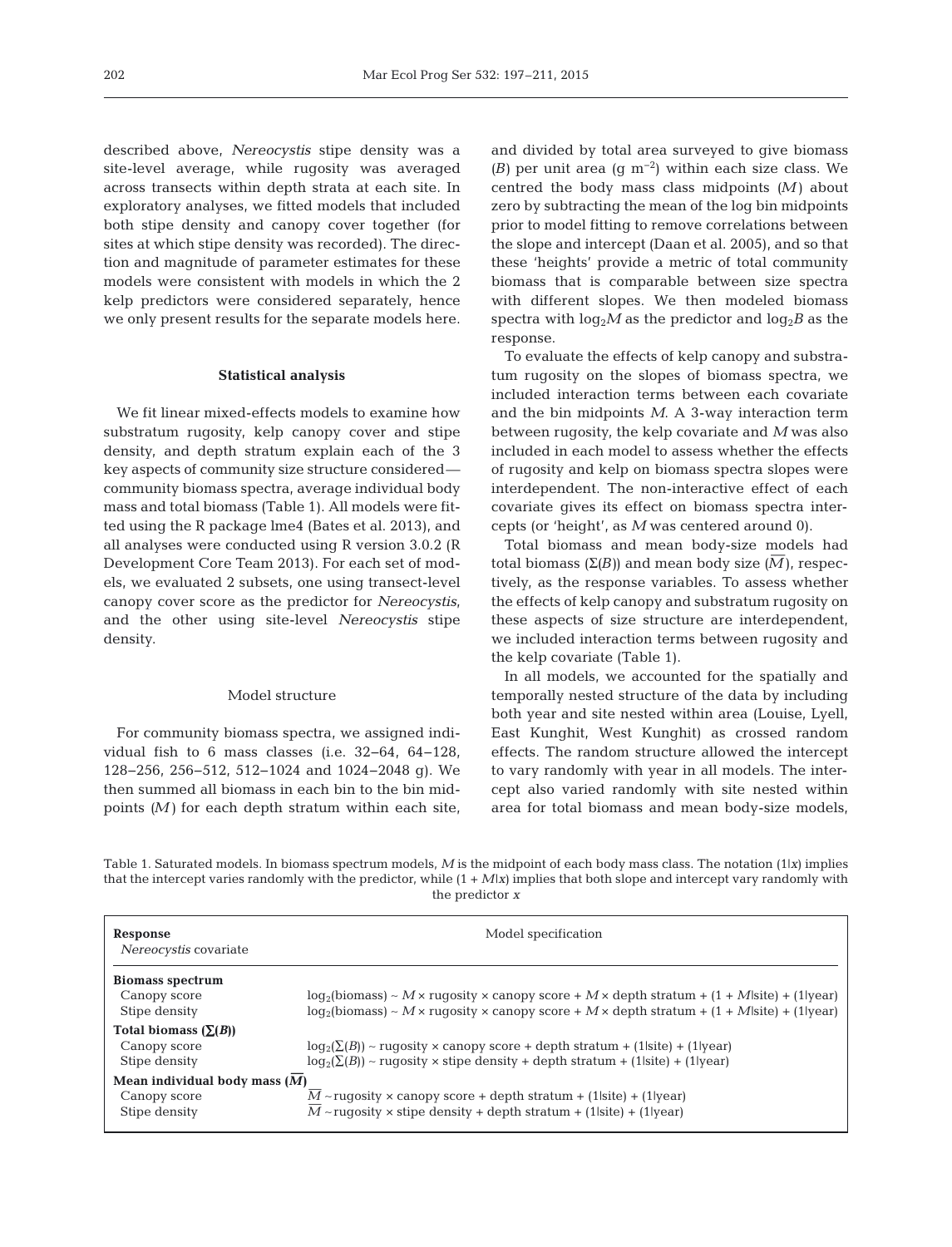while both slope and intercept varied randomly with site nested within area for biomass spectrum models.

While it is not of specific interest in this study, we expected that the depth stratum of transects may be important, as shallow transects were generally inside or on the edge of the kelp canopy, while deep transects were generally outside the canopy. We included depth stratum as a fixed effect in all models to account for this.

# Model and covariate comparisons

For each subset of models, we fitted a saturated model with all covariates using maximum likelihood (ML; see Table 1 for a list of saturated models). After fitting saturated models, we conducted all-combinations model selection based on Akaike's information criterion for small sample sizes  $(AIC<sub>c</sub>)$  using the function dredge in the R package MuMIn (Burnham & Anderson 2002, Bartoń 2013). We retained models with delta  $AIC_c < 2$ , and generated model-averaged coefficient estimates and their associated confidence intervals using the natural average method (Burnham & Anderson 2002, Grueber et al. 2011). We chose the natural average method as it is not yet well established how best to calculate uncertainty around parameter estimates using the alternative zero method (Grueber et al. 2011). In doing so, we recognise that parameter estimates for poorly supported parameters are biased slightly away from zero (Grueber et al. 2011). For ease of interpretation, ef fect sizes are presented in standardised units, where a 1 unit change in a predictor coefficient implies that a change of 1 SD of that predictor would result in a change of 2 SD in the response (Gelman 2008, Schielzeth 2010).

This approach yields 3 lines of evidence that we use to evaluate the effect of habitat covariates on each measure of community size structure: (1) the magnitude and direction of averaged predictor coefficients; (2) the 95% confidence intervals around coefficient estimates, a measure of coefficient pre cision; and (3) the relative variable importance (RVI) of each predictor, which is the sum of the model weights of all the models in the model-averaged set that included the predictor.

To visualise the effects of substratum rugosity and canopy cover on community size structure, we used averaged models to calculate biomass spectra for different combinations of substratum rugosity and canopy cover, accounting for the other covariates and random effects.

# **RESULTS**

We surveyed a total of 203 transects, encompassing 4537 reef fishes between 32 and 2048 g. This in cluded 19 reef-associated species, predominantly from the families Sebastidae (rockfishes) and Hexagrammidae (greenlings; Table S1 in the Supplement) with a similar species assemblage throughout the study area (Fig. S2 in the Supplement). Across the reef fish community, total biomass tended to increase with increasing body-mass class (Fig. 2B). Consequently, the community biomass spectrum had a positive slope of  $0.78 \pm 0.08$  (Fig. 2B).

Higher rugosity tended to be associated with relatively more small-bodied fishes and more fish biomass overall (Fig. 3A,B). The well-supported negative effects of rugosity on biomass spectra slopes and positive effect on intercepts (as indicated by RVIs shown in Fig. 4, and the inclusion of rugosity in the best-supported models listed in Table 1) indicate strong statistical support for these effects. These rugosity effects were also well supported in the models for mean and total biomass (as indicated by RVIs shown in Fig. 5, and inclusion of rugosity in top models listed in Table 3).

Higher kelp stipe density and canopy cover both tended to be associated with higher total biomass overall, evenly distributed across all size classes (Fig. 3C,E). The high RVI (density, 0.63; cover, 1) and positive effects of stipe density and canopy score on the biomass spectrum intercept (Fig. 4, Table 2) indicate statistical support for these effects, as does the support for the effect of the *Nereocystis* predictors in the models for total biomass (top panels of Fig. 5, Table 3).

Bivariate relationships also suggest that there tended to be relatively more large-bodied fish associated with higher *Nereocystis* stipe density (Fig. 3D). The model for mean biomass showed support for this effect (bottom left panel of Fig. 5, Table 3), but there was no support for an effect of stipe density on the slope of size spectra (Fig. 4, Table 2), suggesting that this effect was outweighed by the stronger relationship with total biomass in size spectra models.

We found evidence that stipe density and rugosity effects on fish community size structure (but not total biomass) were compensatory, as indicated by the support for interaction between these predictors in both size spectrum ( $\text{RVI} = 0.29$  in left panel of Fig. 4, Table 2) and mean body mass models  $(RVI = 0.67$  in bottom left panel of Fig. 5, Table 3). This implies that the tendency for larger mean body size with increasing *Nereocystis* stipe density became weaker over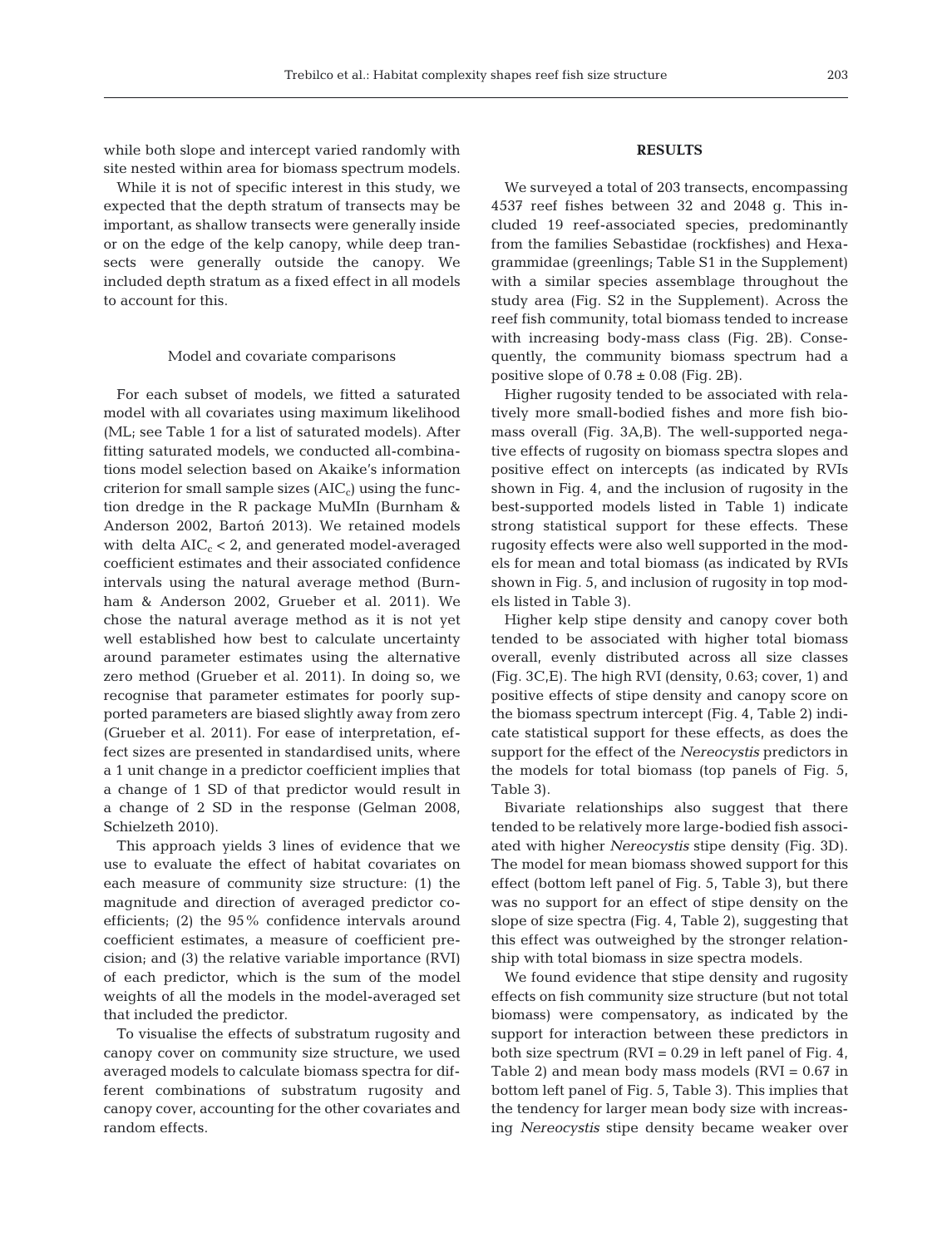

Fig. 3. Bivariate relationships between aspects of kelp forest reef fish community size structure (left panels: total community biomass; right panels: mean individual body mass) and habitat complexity covariates: (A,B) rugosity, (C,D) *Nereocystis* stipe density and (E,F) *Nereocystis* canopy cover. Lines are LOESS smoothers (span = 0.75). Midlines in boxplots are medians, boxes represent 25 and 75% quantiles, and whiskers extend to 95% quantiles

more rugose substratum. We did not find evidence of compensatory relationships between *Nereocystis* stipe density and rugosity on total fish community biomass, or between canopy cover and rugosity for either total fish biomass or mean individual body mass (as indicated by a relative lack of support for these interaction terms; Figs. 4 & 5, Tables 2 & 3).

Based on these models, the combined effects of *Nereocystis* canopy cover and substratum rugosity on fish community size structure can be summarised in predicted biomass spectra (Fig. 6, Fig. S3 in the Supplement). Greater kelp canopy cover was associated with more fish biomass overall, but no clear difference in size structure, while higher rugosity led to relatively more small-bodied fishes and more biomass overall. In terms of total biomass, the effect of kelp canopy translates to 75% more biomass overall for a closed versus open kelp canopy (with rugosity held constant). For rugosity, this translates to 60% less biomass of the largest fishes (1−2 kg) and 800% more biomass of the smallest fishes (32−64 g) at highrugosity sites compared to the low-rugosity sites (with canopy cover held constant).

We included depth stratum in models to avoid confounding its effects with rugosity and *Nereocystis* canopy characteristics, and consistently found support for a trend for less biomass in the shallow depth stratum. The negative effect of depth on size spectrum intercepts can be seen in Fig. 4 and Table 2, and on total community biomass in the top panels of Fig. 5, and Table 3 (note that the deep stratum was the reference level, hence the negative effect implies lower biomass in the shallow stratum). There was also support for a weak tendency for fish to be smaller in the shallow depth stratum (bottom panels of Fig. 5). Although an effect of depth on biomass spectra slopes was included in



Fig. 4. Standardised predictor coefficients and 95% confidence intervals for the relationships of habitat covariates with the slopes (open circles, gray background) and intercepts (closed circles, white background) of reef fish community biomass spectra from averaged models with a ΔAIC<sub>c</sub> < 2. The left panel is for models including canopy cover score as the covariate for *Nereocystis*; the right panel is for models with stipe density as the *Nereocystis* covariate. A relative variable importance (RVI) score of zero indicates that the variable was not in any of the best-supported models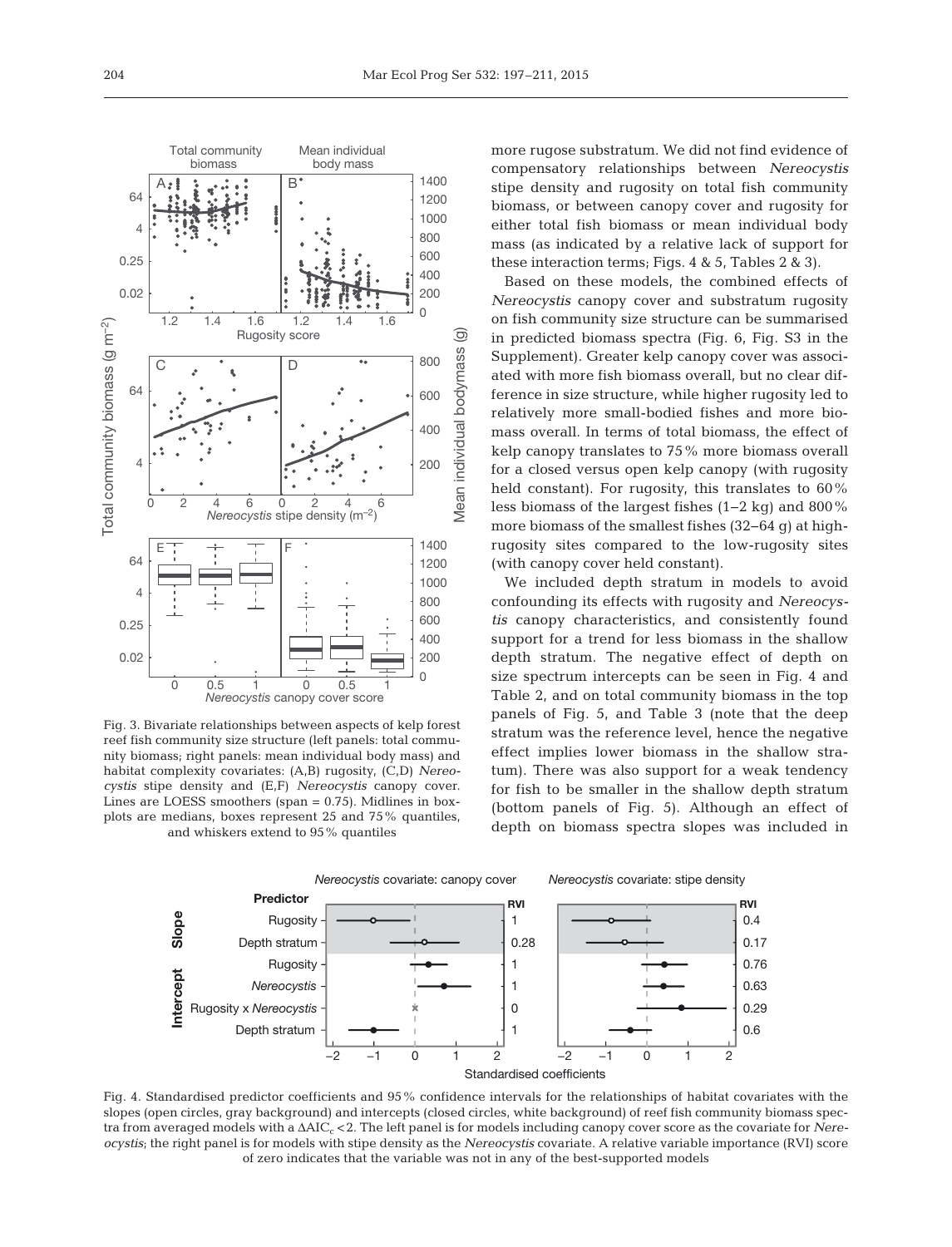

Fig. 5. Standardised predictor coefficients and 95% confidence intervals for the relationships of habitat covariates with total fish community biomass (top) and mean individual body mass (bottom) from averaged models with a ΔAIC<sub>c</sub> < 2. Left-hand panels are for models including canopy cover score as the covariate for *Nereocystis*; right-hand panels are for models with stipe density as the *Nereocystis* covariate. A relative variable importance (RVI) score of zero indicates that the variable was not in any of the best-supported models

Table 2. Summary of relative strength of support for models in the averaged set for the effects of biophysical predictors on the slope and intercept of site-scale biomass spectra. Models are compared via differences in Akaike's information criterion (corrected for small sample size, AICc, with Δ*<sup>i</sup>* being the difference between the AICc score of model *i* and the AICc score for the best candidate model, and only models with Δ*<sup>i</sup>* < 2 included in the averaged set), likelihood of the model given the data (log(*L*)), and normalized Akaike's weight (*Wi)*, indicating the weight of evidence in favour of model *i*. Predictors listed under slope and intercept are included with 2-way interactions with body mass, and predictors listed under intercept only are included without interactions. Nereo: *Nereocystis* covariate (i.e. canopy score or stipe density) –: not applicable

| Nereocystis<br>covariate | df | log(L)    | $AIC_c$      | $\Delta_i$ | $W_i$ | Intercept only                                   | Slope and<br>intercept  |  |  |
|--------------------------|----|-----------|--------------|------------|-------|--------------------------------------------------|-------------------------|--|--|
| Canopy score             | 11 | $-635.10$ | 1293.04 0.00 |            | 0.72  | Depth stratum, Nereo                             | Rugosity                |  |  |
|                          | 12 | $-634.95$ | 1294.91      | 1.87       | 0.28  | Nereo                                            | Rugosity, depth stratum |  |  |
| Stipe density            | 12 | $-447.73$ | 920.92       | 0.00       | 0.08  | Nereo, depth stratum, Nereo x Rugosity           | Rugosity                |  |  |
|                          | 7  | $-453.30$ | 921.11       | 0.19       | 0.07  | Body mass only, no covariates                    |                         |  |  |
|                          | 8  | $-452.27$ | 921.20       | 0.28       | 0.07  | Nereo                                            |                         |  |  |
|                          | 11 | $-449.00$ | 921.22       | 0.30       | 0.07  | Nereo, Nereo × Rugosity                          | Rugosity                |  |  |
|                          | 10 | $-450.12$ | 921.24       | 0.33       | 0.06  | Depth stratum                                    | Rugosity                |  |  |
|                          | 11 | $-449.02$ | 921.26       | 0.34       | 0.06  | Nereo, depth stratum                             | Rugosity                |  |  |
|                          | 10 | $-450.24$ | 921.50       | 0.58       | 0.06  | Rugosity, Nereo, depth stratum                   |                         |  |  |
|                          | 9  | $-451.45$ | 921.72       | 0.80       | 0.05  |                                                  | Rugosity                |  |  |
|                          | 9  | $-451.49$ | 921.80       | 0.88       | 0.05  | Rugosity, depth stratum                          |                         |  |  |
|                          | 11 | $-449.35$ | 921.92       | 1.00       | 0.05  | Rugosity, Nereo, depth stratum, Nereo x Rugosity |                         |  |  |
|                          | 10 | $-450.46$ | 921.94       | 1.02       | 0.05  | Nereo                                            | Rugosity                |  |  |
|                          | 11 | $-449.53$ | 922.29       | 1.37       | 0.04  | Rugosity, Nereo                                  | Depth stratum           |  |  |
|                          | 8  | $-452.84$ | 922.35       | 1.43       | 0.04  | Depth stratum                                    |                         |  |  |
|                          | 9  | $-451.81$ | 922.44       | 1.52       | 0.04  | Nereo, depth stratum                             |                         |  |  |
|                          | 12 | $-448.51$ | 922.47       | 1.55       | 0.04  | Rugosity, Nereo, nereo × Rugosity                | Depth stratum           |  |  |
|                          | 9  | $-451.82$ | 922.47       | 1.55       | 0.04  | Rugosity, Nereo                                  |                         |  |  |
|                          | 10 | $-450.75$ | 922.52       | 1.60       | 0.03  | Rugosity                                         | Depth stratum           |  |  |
|                          | 10 | $-450.76$ | 922.54       | 1.62       | 0.03  | Rugosity, Nereo, Nereo × Rugosity                |                         |  |  |
|                          | 8  | $-452.94$ | 922.54       | 1.63       | 0.03  | Rugosity                                         |                         |  |  |
|                          | 13 | $-447.54$ | 922.78       | 1.87       | 0.03  | Nereo, Nereo x Rugosity                          | Rugosity, depth stratum |  |  |
|                          | 9  | $-452.01$ | 922.85       | 1.93       | 0.03  |                                                  | Depth stratum           |  |  |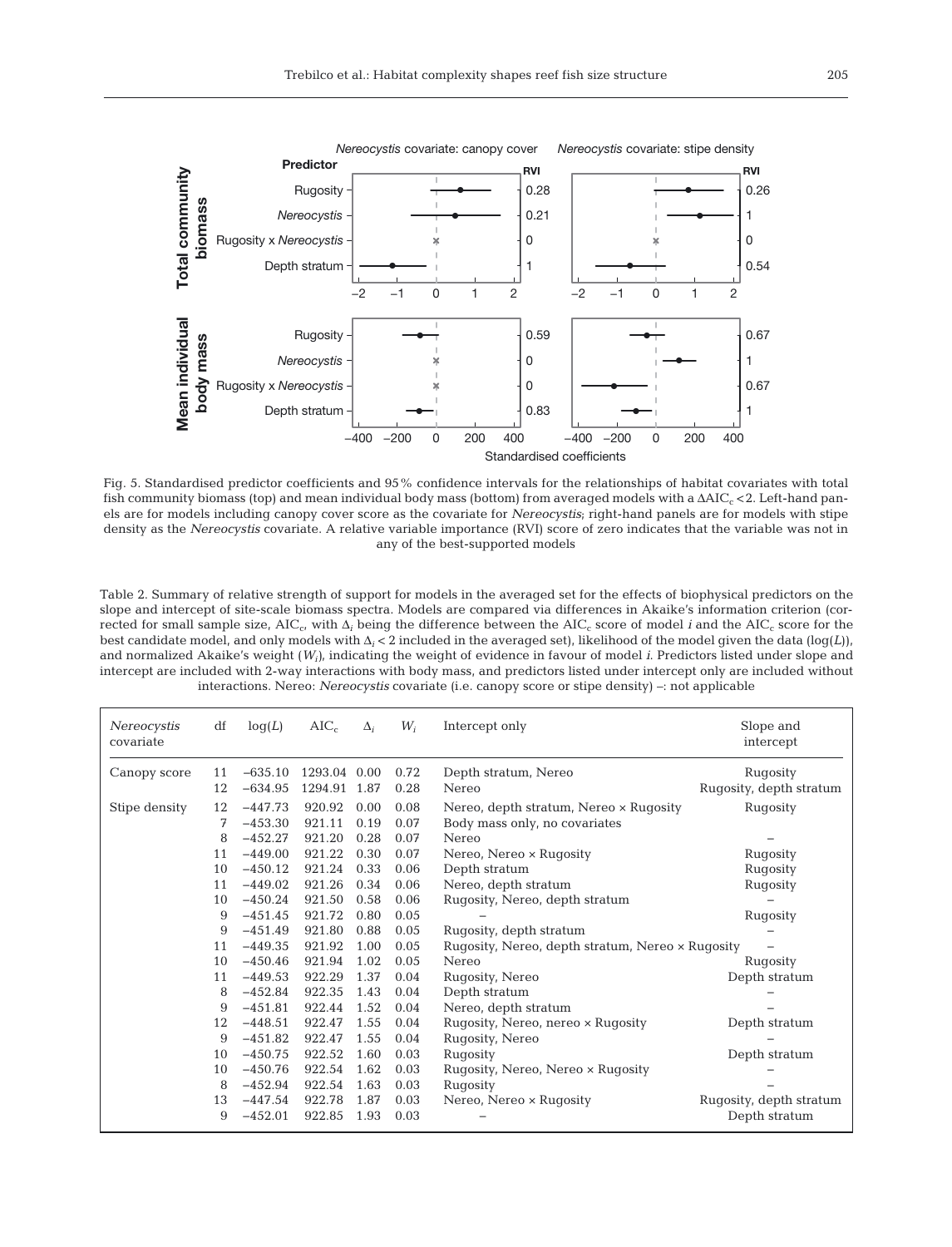Table 3. Summary of relative strength of support for models in the averaged set for the effects of biophysical predictors on total biomass (sum(*B*)) and mean individual body mass ( $\overline{M}$ ). Models are compared via differences in Akaike's information criterion (corrected for small sample size,  $AIC_c$ , with  $\Delta_i$  being the difference between the  $AIC_c$  score of model *i* and the  $AIC_c$  score for the best candidate model, and only models with Δ*<sup>i</sup>* < 2 included in the averaged set), likelihood of the model given the data (log(*L*)), and normalized Akaike's weight (*Wi*), indicating the weight of evidence in favour of model *i*

| Response<br>Nereocystis predictor | Predictors                                                                 | df | log(L)    | AIC <sub>c</sub> | $\Delta_i$ | $W_i$ |
|-----------------------------------|----------------------------------------------------------------------------|----|-----------|------------------|------------|-------|
| $\Sigma(B)$                       |                                                                            |    |           |                  |            |       |
| Canopy score                      | Depth stratum                                                              | 5  | $-136.29$ | 283.46           | 0.00       | 0.51  |
|                                   | Depth stratum, rugosity                                                    | 6  | $-135.72$ | 284.70           | 1.24       | 0.28  |
|                                   | Depth stratum, canopy score                                                | 6  | $-135.99$ | 285.24           | 1.77       | 0.21  |
| Stipe density                     | Stipe density                                                              | 5  | $-89.47$  | 190.31           | 0.00       | 0.46  |
|                                   | Depth stratum, stipe density                                               | 6  | $-88.69$  | 191.33           | 1.02       | 0.28  |
|                                   | Depth stratum, stipe density, rugosity                                     | 7  | $-87.40$  | 191.46           | 1.15       | 0.26  |
| $\overline{\mathbf{M}}$           |                                                                            |    |           |                  |            |       |
| Canopy score                      | Depth stratum, rugosity                                                    | 6  | $-471.73$ | 956.72           | 0.00       | 0.42  |
|                                   | Depth stratum                                                              | 5  | $-472.94$ | 956.77           | 0.05       | 0.41  |
|                                   | Rugosity                                                                   | 5  | $-473.84$ | 958.57           | 1.84       | 0.17  |
| Stipe density                     | Depth stratum, stipe density, rugosity, stipe<br>$density \times rugosity$ | 8  | $-315.12$ | 649.75           | 0.00       | 0.67  |
|                                   | Depth stratum, stipe density                                               | 6  | $-318.61$ | 651.17           | 1.42       | 0.33  |



Fig. 6. Predicted kelp forest reef fish biomass spectra for (A) high (closed canopy with cover score = 1, solid line), medium (fragmented canopy with cover score = 0.5, dotted line) and low (cover score = 0, dashed line) kelp canopy cover at intermediate rugosity (rugosity  $= 1.35$ ), and (B) for high (rugosity =  $1.7$ , solid line) and low (rugosity =  $1.0$ , dashed line) rugosity while holding kelp canopy cover constant (at 0.5)

the best-supported models (Fig. 5, Table 3), the effect was imprecise and did not have a clear direction, as reflected by the confidence intervals about the parameter estimate extensively overlapping zero (Fig. 4).

# **DISCUSSION**

Here we provide evidence that kelp canopy cover, stipe density and substratum rugosity have important and interdependent effects on fish community size structure and total fish community biomass in a temperate rocky reef ecosystem. Higher kelp canopy cover and higher stipe density were both associated with greater total fish biomass. Presence of a closed kelp canopy was associated with increased overall fish biomass, on average by 75%, compared to open-canopy reefs. Higher substratum rugosity was associated with both higher overall fish biomass and relatively more small-bodied fishes. On the highest-rugosity reefs the biomass of small fishes (32−64 g) was 800% higher than on the lowest-rugosity reefs, while large fish (1−2 kg) biomass was 60% lower.

Both kelp canopy characteristics and substratum rugosity have previously been recognised as important determinants of fish abundance (Ebeling et al. 1980, Larson & DeMartini 1984, Willis & Anderson 2003), but our findings are novel in several important respects. By examining the effects of canopy and substratum characteristics simultaneously, we demonstrate that the main effect of kelp is to increase total fish biomass (evenly across all size classes), while the main effect of reef rugosity is to boost the biomass of smaller fish, resulting in a more even (flatter) distribution of biomass across body sizes and more biomass overall. The size spectra approach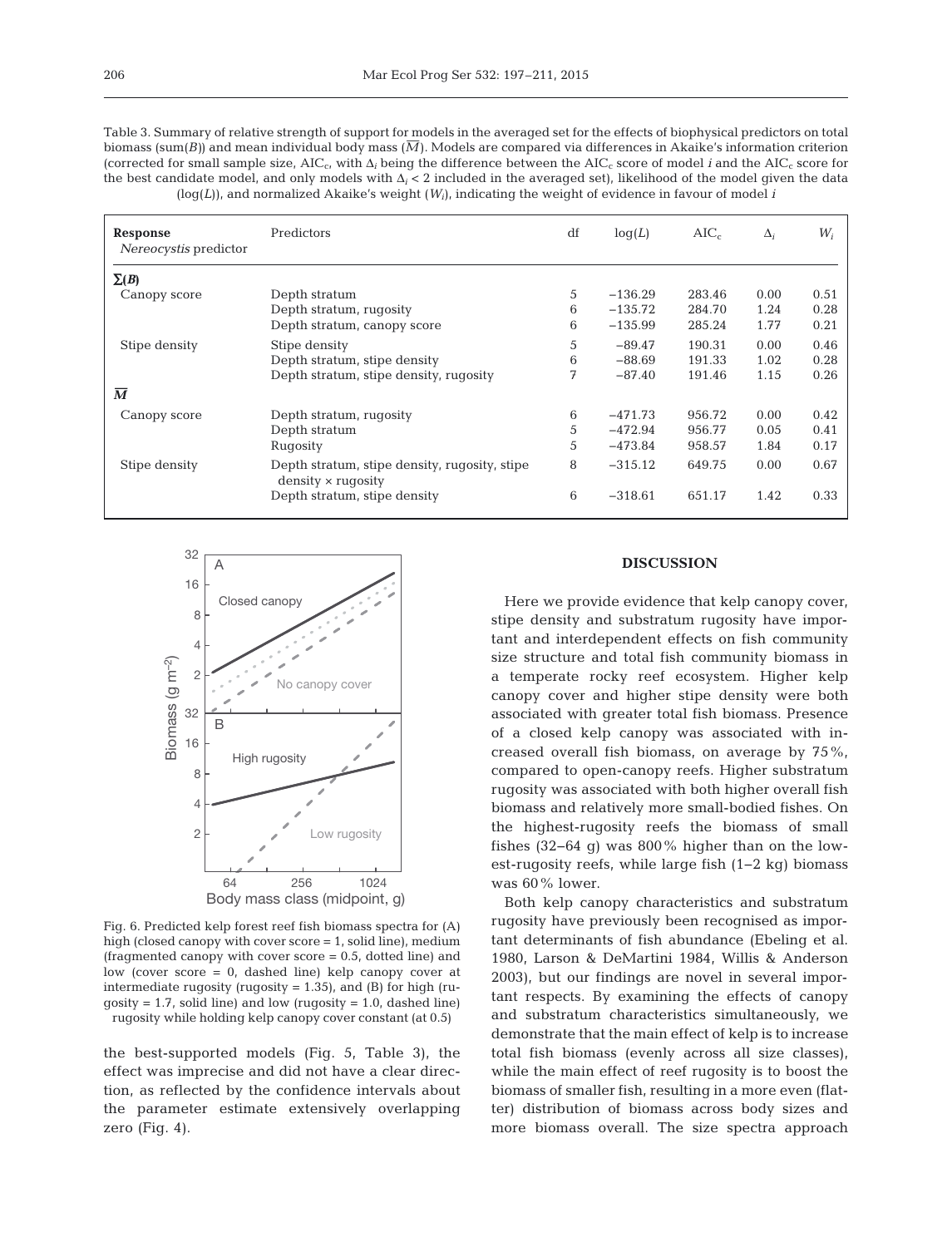also shows that the effects of rugosity and kelp are interdependent. Although higher kelp stipe densities tended to be associated with larger fishes, this effect was outweighed by the trend for more small-bodied fishes at high rugosity. We also demonstrate how size-based analyses can shed new light on the ecology of kelp forest communities.

Previously, kelp canopy cover has mainly been observed to benefit small fishes (recruits and youngof-the-year; Carr & Syms 2006, Springer et al. 2006, Siddon et al. 2008), while higher substratum rugosity (or relief) has been observed to be associated with increased total abundance and biomass (Ebeling et al. 1980, Anderson et al. 1989, Cloutier 2011). Contrastingly, we observed a positive effect of substratum rugosity on smaller fish, while higher kelp canopy cover and density tended to be associated with increased biomass across body sizes. These differences may be partly due to the fact that the range of body sizes we considered did not include youngof-the-year or recruits, which depend strongly on kelp habitat (Carr & Syms 2006, Springer et al. 2006, Siddon et al. 2008) but contribute little to total biomass. While our findings for rugosity contrast with previous work in kelp forests, they are congruent with observations on coral reefs, where less complex substrata have been shown to lead to relatively fewer small-bodied fishes and more positive/less negative size spectrum slopes (Graham et al. 2005, Wilson et al. 2010, Alvarez-Filip et al. 2011, Rogers et al. 2014).

Kelp forests contribute a vertical dimension to habitat complexity that is less extensive or absent on coral reefs (Choat & Ayling 1987, Ebeling & Hixon 1993). An underlying mechanism by which increased substratum rugosity leads to increased biomass at small sizes is thought to be the provision of refuges from predation (Friedlander & Parrish 1998, Rogers et al. 2014). Our findings suggest that the mechanism by which canopy-forming kelps affect community structure may be quite different. Because massspecific production is a direct outcome of massdependent metabolism and therefore scales predictably with individual body mass (Brown et al. 2004), increases in total biomass and size spectrum intercepts are generally accepted to reflect increased total production (Kerr & Dickie 2001, Jennings 2005). Hence, our results lead to the hypothesis that canopy-forming kelps may affect fish community structure by directly or indirectly enhancing the resource base, possibly through the capture of pe lagic subsidies, rather than solely by providing refuge from predation for small fishes. Elucidating the mechanism for this enhancement will be an important goal for future research, as will be exploring whether these responses are consistent for kelp forest communities with different species compositions.

Several issues that we were not able to address in this study represent key avenues for future research:

(1) The substratum structural complexity measurement we used (rugosity) is representative of one scale of habitat complexity, but multiple different scales of complexity are likely to be important in shaping fish communities (Nash et al. 2013). The 3 m chain measurement we used is likely to be more effective for capturing habitat features at the scale of tens of centimetres (i.e. uneven substrate, small boulders and crevices) but may not be representative of larger-scale features such as boulders and outcroppings or smaller-scale features such as narrow cracks and fissures in bedrock. The scale of habitat features is an important determinant of the size range of fish that can use them as shelter (Hixon & Beets 1993) and the availability of specific types of shelter habitat can be an important determinant of community structure (Syms 1995). Previous work suggests that rugosity may be fractal, i.e. self-similar across different spatial scales (Nash et al. 2013), and that different methods of assessing rugosity that capture different scale features tend to be well correlated (Wilson et al. 2007). Nevertheless, explicitly measuring how different scales of substratum complexity affect community structure on temperate reefs deserves further attention.

(2) Previous work has demonstrated that the amount of kelp edge may be more important to fishes than the absolute amount of kelp habitat (Leaman 1980). The fact that the kelp effects we observed were consistent for both canopy cover and stipe density supports total habitat being more important than edge size in this system, but this could be directly addressed in future studies via kelp removal experiments.

(3) It is interesting to note that previous studies have documented higher fish abundance and biomass in *Macrocystis* forests than in *Nereocystis* forests where they co-occur elsewhere in the NE Pacific (Leaman 1980, Bodkin 1986). While the data we have presented here are limited to *Nereocystis* forests, there are also *Macrocystis* patches in the area we surveyed, and these patches have relatively few fishes (R. Trebilco & A. K. Salomon pers. obs.). It would be interesting to ascertain whether this difference is driven by substratum characteristics or other characteristics.

(4) While we focus on size-based analyses here, integrating size-based analyses with taxonomic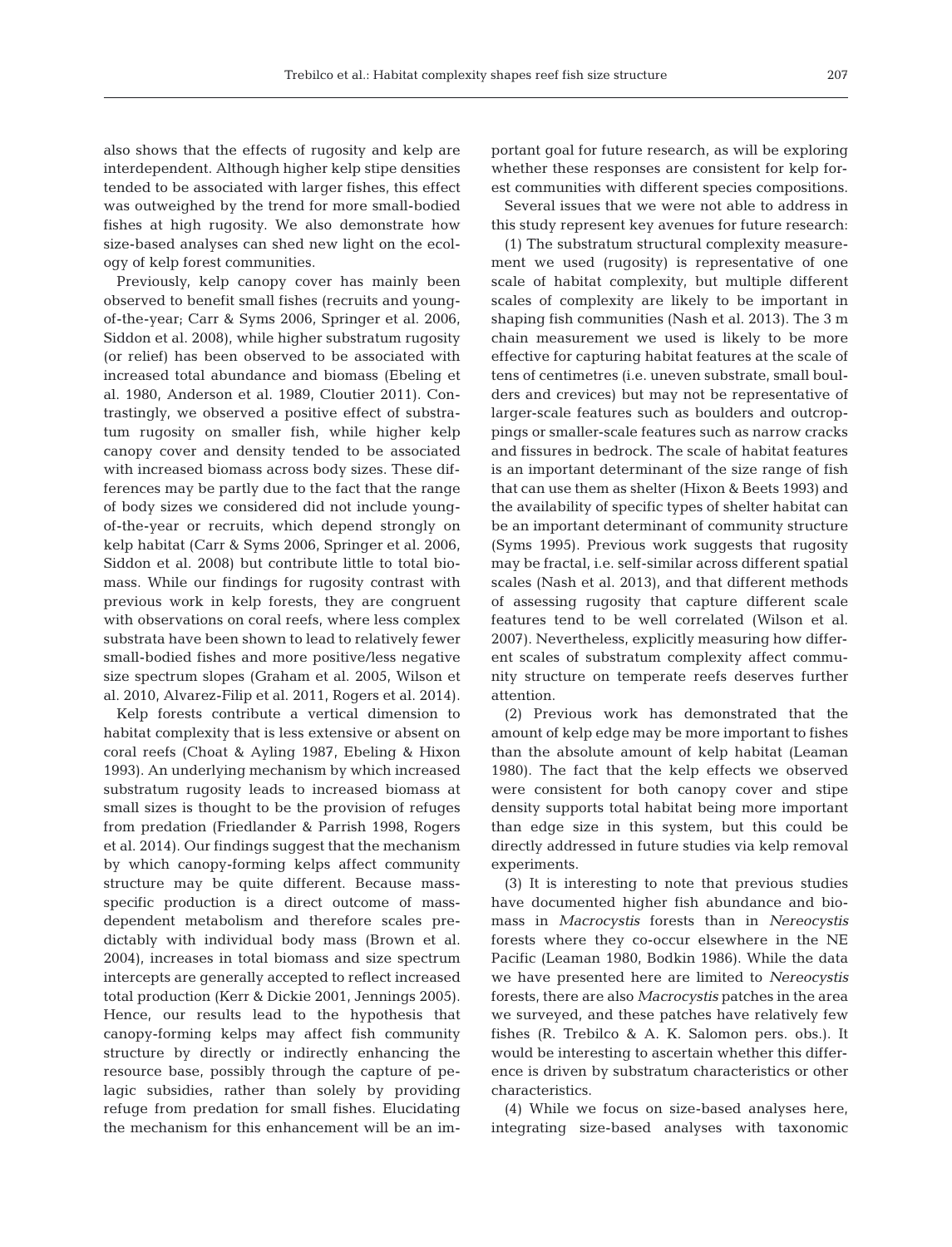information will be an important goal for future work (Petchey & Belgrano 2010). For example, it will be interesting to investigate how numerically dominant species (such as yellowtail and black rockfish in this system) drive observed patterns.

(5) Finally, linear size spectra are an 'equilibrium' ex pectation, and are well-supported empirically by analyses (such as ours) that temporally and spatially 'average' across samples, but there is no expectation for 'snapshots' views (i.e. for individual site−time combinations) to be linear. Indeed, model-derived evidence shows that seasonally pulsed production and fishing can both result in 'waves' that propagate through size spectra and result in non-linearities (Pope et al. 1994, Benoît & Rochet 2004). There is emerging evidence that explicitly exploring departures from linearity can be highly informative (Rogers et al. 2014), and exploring whether and how habitat complexity is associated with non-linearities in size spectra for temperate reef fishes is an important direction for future study.

Our findings have conservation and management implications for temperate rocky reefs, particularly those at high latitudes dominated by *Nereocystis*. Along the northwest coast of North America, marine protected areas have been established with the specific goal of protecting and restoring depleted rockfish populations (Parker et al. 2000, Yamanaka & Logan 2010, Haggarty 2014). Our finding that increased kelp cover is associated with greater fish biomass adds to the body of evidence that suggests that protection and/or enhancement of kelp habitat will be important in ensuring the success of existing protected areas (Dayton et al. 1998, Graham 2004, Airoldi et al. 2008). Kelp cover should also factor into decisions on where to site new protected areas if the stated objective is to protect and sustain reefassociated fishes. Importantly, in this context of site selection for new protected areas, our findings show that substratum characteristics should also be considered. Several studies have reported that higher substratum rugosity is associated with higher abundance of rockfish and other bottom-associated fishes (Richards 1987, Love et al. 1991, Cloutier 2011), but the size-based nature of this association has not, to our knowledge, been previously recognised. Within the size range we consider, our results suggest that observed trends of increased fish abundance with increased substratum rugosity may be largely driven by small-bodied fishes. Hence, if the goal of management is to protect a diverse size structure (i.e. including large fishes), then it will likely be beneficial if reserves encompass not only high-rugosity areas, but also a diverse range of rugosities. It is also worth noting that almost all fish observed in this study were members of species that, at their maximum size, would fall in the largest mass bin included in our analysis. This implies that the pattern for increased biomass of small fish with higher rugosity is driven by small individuals of species that attain large maximum size.

Size spectra and other forms of body-size distributions are increasingly well recognised as key indicators of community state and structure. Several recent studies on coral reefs have demonstrated their utility for quantifying the relative effects of both habitat degradation and overfishing on fish communities (Dulvy et al. 2004, Wilson et al. 2010, Alvarez-Filip et al. 2011). Our study demonstrates that size spectra can also provide new insights into the factors that shape fish communities in temperate kelp forests. Size-based analyses have been particularly useful for quantifying and tracking community-scale changes in other marine ecosystems; similarly, we expect that forecasting and tracking important changes in kelp forest communities in the coming decades will be an application for which size-based analyses, such as those we have presented here, will be particularly useful. For example, sea otter range expansion, well known to affect kelp abundance on high-latitude reefs (Estes & Palmisano 1974, Watson & Estes 2011), is continuing along the northwest coast of North America (Nichol & Abernathy 2009). While some evidence for indirect effects of otter expansions on kelp-associated fish species has been revealed (Reisewitz et al. 2006), we have very little understanding of the magnitude of community-level ef fects on commercially and recreationally important reef-associated fish. Furthermore, changes in the spatial extent and composition of kelp forest are expected with changes in ocean temperature, sea level and pH associated with increasing humaninduced atmospheric carbon dioxide (Harley et al. 2012). Yet, the implications for reef fish communities remain unclear. Lastly, quantifying the community-scale effects of fishing is an increasingly common application of size-based approaches (an application that is closely inter-related with assessing marine protected area effects). Given that fishing appears to be the greatest manageable threat to kelp forest ecosystems over the 2025 time horizon (Steneck et al. 2002), we suggest that the field of kelp forest ecology and fisheries management may benefit from more widespread applications of these approaches.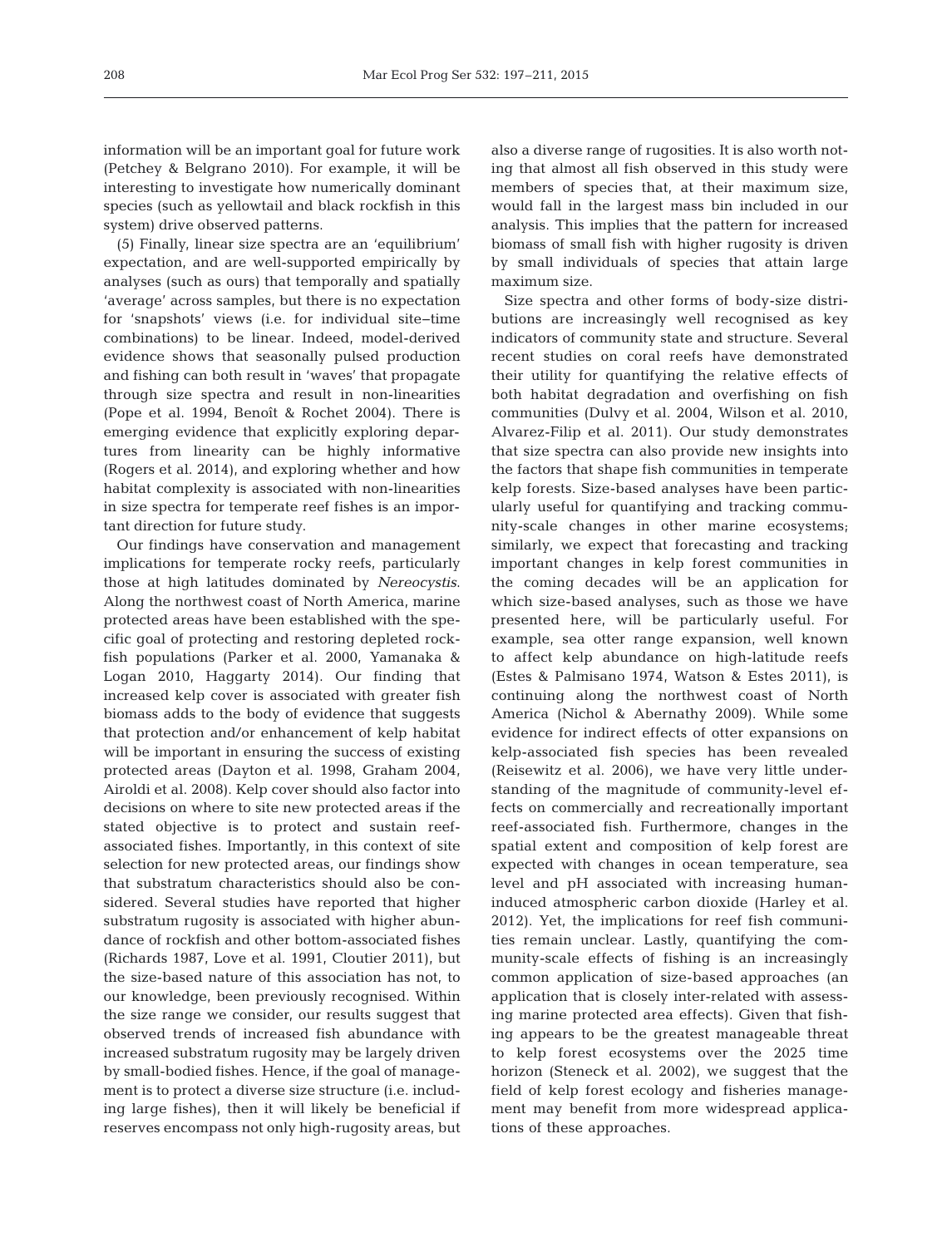*Acknowledgements*. R.T. was supported by an NSERC Vanier Canada Graduate Scholarship, the J. Abbott/M. Fretwell Graduate Fellowship in Fisheries Biology, and a Simon Fraser University (SFU) Graduate Fellowship. N.K.D. was supported by the Canada Research Chairs program, and both N.K.D. and A.K.S. were supported by NSERC Discovery grants. The field component of this research was funded in part by a Parks Canada contribution agreement to A.K.S. Members of the Dulvy Lab (SFU) and attendees of Stats Beerz (SFU) provided valuable feedback and discussion on figures and analyses. We are grateful to Isabelle Côté, Jon Moore, Simon Jennings, Jess Melbourne-Thomas and 4 anonymous reviewers, who provided comments that improved previous versions of this manuscript. For assistance with data collection, we thank Lynn Lee, Taimen Lee-Vigneault, Leandre Vigneault, Alejandro Frid, Jim Hayward, Eric White, Matt Drake, Ryan Cloutier Margot Hessing-Lewis, Mark Wunsch, Steve Romaine and Robert Russ. We also thank the Captain and crew of the CCGV 'Vector', Norm Sloan, Beth Piercy, Dominique Bureau, Joanne Lessard, Sharon Jeffrey and Seaton Taylor for helping facilitate fieldwork in 2011 and 2012, as well as the Gwaii Haanas Archipelago Management Board and the Council of the Haida Nation's Fisheries Committee for supporting this research.

#### LITERATURE CITED

- ▶ Ackerman J (2000) Reef fish assemblages: a re-evaluation ▶ [Cole RG, Davey NK, Carbines GD, Stewart R \(2012\)](http://dx.doi.org/10.3354/meps09566) using enclosed rotenone stations. Mar Ecol Prog Ser 206: 227−237
- [Ackerman JL, Bellwood DR, Brown JH \(2004\) The contribu-](http://dx.doi.org/10.1007/s00442-004-1536-0)➤ tion of small individuals to density−body size relationships: examination of energetic equivalence in reef fishes. Oecologia 139: 568−571
- [Airoldi L, Balata D, Beck MW \(2008\) jembe. J Exp Mar Biol](http://dx.doi.org/10.1098/rspb.2009.0339) ➤ Ecol 366: 8−15
- [Alvarez-Filip L, Gill JA, Dulvy NK \(2011\) Complex reef](http://dx.doi.org/10.1890/ES11-00185.1) ➤ architecture supports more small-bodied fishes and longer food chains on Caribbean reefs. Ecosphere 2: art118
- ▶ [Anderson TW \(1994\) Role of macroalgal structure in the dis](http://dx.doi.org/10.3354/meps113279)tribution and abundance of a temperate reef fish. Mar Ecol Prog Ser 113: 279−290
	- Anderson TW, DeMartini EE, Roberts DA (1989) The relationship between habitat structure, body size and distribution of fishes at a temperate artificial reef. Bull Mar Sci 44: 681−697
	- Bartoń K (2013) MuMIn: Multi-model inference. R package version 1.9.13. http://CRAN.R-project.org/package= MuMIn
	- Bates D, Maechler M, Bolker B, Walker S (2013) lme4: Linear mixed-effects models using Eigen and S4. R package version 1.0-5. http://CRAN.R-project.org/package=lme4
- ▶ [Beaumont NJ, Austen MC, Mangi SC, Townsend M \(2008\)](http://dx.doi.org/10.1016/j.marpolbul.2007.11.013) Economic valuation for the conservation of marine biodiversity. Mar Pollut Bull 56: 386−396
- ► [Bell JD, Craik G, Pollard DA, Russell BC \(1985\) Estimating](http://dx.doi.org/10.1007/BF00302203) length frequency distributions of large reef fish underwater. Coral Reefs 4:41-44
- ► [Benoît E, Rochet MJ \(2004\) A continuous model of biomass](http://dx.doi.org/10.1016/S0022-5193(03)00290-X) size spectra governed by predation and the effects of fishing on them. J Theor Biol 226:9-21
- ▶ [Beukers JS, Jones GP \(1998\) Habitat complexity modifies](http://dx.doi.org/10.1006/jmsc.2000.0727)

the impact of piscivores on a coral reef fish population. Oecologia 114:50-59

- Bianchi G, Gislason H, Graham K, Hill L and others (2000) Impact of fishing on size composition and diversity of demersal fish communities. ICES J Mar Sci 57:558–571
- Bodkin JL (1986) Fish assemblages in *Macrocystis* and *Nereocystis* kelp forests off central California. Fish Bull 84: 799−808
- ► [Borgmann U \(1987\) Models on the slope of, and biomass](http://dx.doi.org/10.1139/f87-316) flow up, the biomass size spectrum. Can J Fish Aquat Sci 44: s136−s140
- ▶ Brown JH, Gillooly JF (2003) Ecological food webs: highquality data facilitate theoretical unification. Proc Natl Acad Sci USA 100: 1467−1468
- ▶ [Brown JH, Gillooly JF, Allen AP, Savage VM, West GB](http://dx.doi.org/10.2307/5777) (2004) Toward a metabolic theory of ecology. Ecology 85: 1771−1789
	- Burnham KP, Anderson D (2002) Model selection and multimodel inference: a practical information-theoretic approach. Springer-Verlag, New York, NY
	- Carr M, Syms C (2006) Recruitment. The ecology of marine fishes:California and adjacent waters. University of California Press, Berkeley, CA, p 411−427
- ► [Choat JH, Ayling AM \(1987\) The relationship between habi](http://dx.doi.org/10.1016/0022-0981(87)90005-0)tat structure and fish faunas on New Zealand reefs. J Exp Mar Biol Ecol 110:257-284
	- Cloutier R (2011) Direct and indirect effects of marine protection: rockfish conservation areas as a case study. Master's thesis, Simon Fraser University, Burnaby
- Fish-habitat associations in New Zealand: geographical contrasts. Mar Ecol Prog Ser 450: 131−145
- ► [Connell SD, Jones GP \(1991\) The influence of habitat com](http://dx.doi.org/10.1016/0022-0981(91)90129-K)plexity on postrecruitment processes in a temperate reef fish population. J Exp Mar Biol Ecol 151:271−294
- [Cowen RK \(1983\) The effects of sheephead \(](http://dx.doi.org/10.1007/BF00399225)*Semicossyphus* ➤ *pulcher*) predation on red sea urchin (*Strongylocentrotus franciscanus*) populations: an experimental analysis. Oecologia 58: 249−255
- ► [Daan N, Gislason H, Pope JG, Rice JC \(2005\) Changes in the](http://dx.doi.org/10.1016/j.icesjms.2004.08.020) North Sea fish community: evidence of indirect effects of fishing? ICES J Mar Sci 62: 177−188
	- Dayton PK (1972) Toward an understanding of community resilience and the potential effects of enrichments to the benthos at McMurdo Sound, Antarctica. In: Parker BC (ed) Proceedings of the Colloquium on Conservation Problems in Antarctica. Allen Press, Lawrence, KS, p 81−95
- ► [Dayton PK \(1985\) Ecology of kelp communities. Annu Rev](http://dx.doi.org/10.1146/annurev.es.16.110185.001243) Ecol Evol Syst 16: 215−245
- ► [Dayton PK, Tegner MJ, Edwards PB, Riser KL \(1998\) Sliding](http://dx.doi.org/10.1890/1051-0761(1998)008%5b0309%3ASBGARE%5d2.0.CO%3B2) baselines, ghosts, and reduced expectations in kelp forest communities. Ecol Appl 8: 309−322
	- DeMartini EE, Roberts DA (1990) Effects of giant kelp (*Macrocystis*) on the density and abundance of fishes in a cobble-bottom kelp forest. Bull Mar Sci 46: 287−300
- ▶ [Duggins DO, Simenstad CA, Estes J \(1989\) Magnification of](http://dx.doi.org/10.1126/science.245.4914.170) secondary production by kelp detritus in coastal marine ecosystems. Science 245: 170−173
- ▶ [Dulvy NK, Polunin N, Mill AC, Graham N \(2004\) Size struc](http://dx.doi.org/10.1139/f03-169)tural change in lightly exploited coral reef fish communities: evidence for weak indirect effects. Can J Fish Aquat Sci 61:466-475
- ▶ [Dunton KH, Schell DM \(1987\) Dependence of consumers on](http://dx.doi.org/10.1007/BF00392799) macroalgal (*Laminaria solidungula*) carbon in an arctic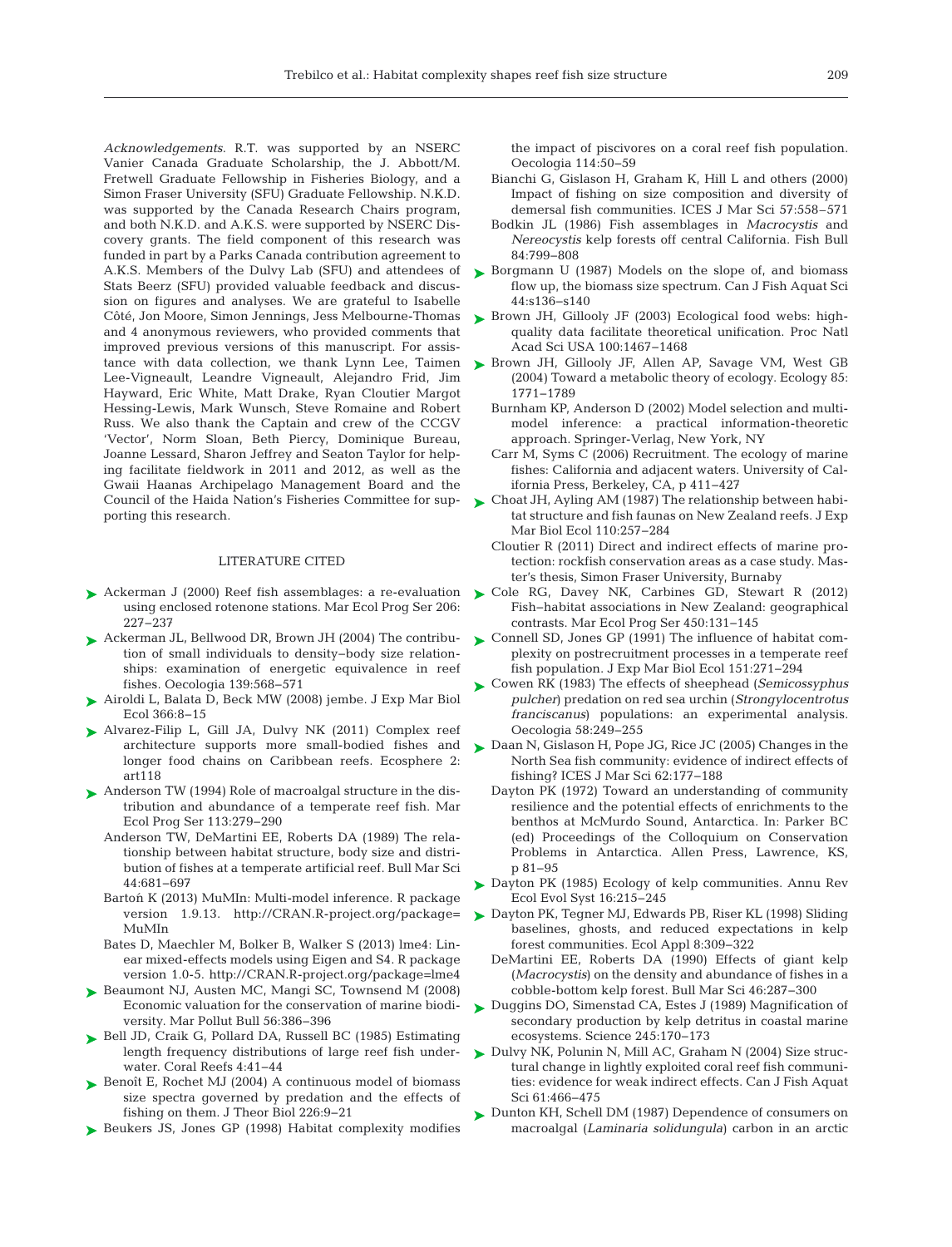kelp community:  $\delta^{13}$ C evidence. Mar Biol 93:615–625

- Ebeling AW, Hixon M (1993) Tropical and temperate reef fishes: comparison of community structures. In: Sale P (ed) The ecology of fishes on coral reefs. Academic Press, San Diego, CA, p 509−536
- Ebeling AW, Larson RJ, Alevizon WS, Bray RN (1980) Annual variability of reef-fish assemblages in kelp forests off Santa Barbara, California. Fish Bull 78: 361−377
- ► [Ellison AM, Bank MS, Clinton BD, Colburn EA, and others](http://dx.doi.org/10.1890/1540-9295(2005)003%5b0479%3ALOFSCF%5d2.0.CO%3B2) (2005) Loss of foundation species: consequences for the structure and dynamics of forested ecosystems. Front Ecol Environ 3: 479−486
- $\blacktriangleright$  Estes JA, Palmisano JF (1974) Sea otters: their role in structuring nearshore communities. Science 185:1058-1060
	- Fedje DW, Mathewes R (2011) Haida Gwaii: human history and environment from the time of loon to the time of the iron people. University of British Columbia Press, Vancouver
- [Frid A, Connors B, Cooper AB, Marliave J \(2013\) Size-struc-](http://dx.doi.org/10.1080/03949370.2013.798350)➤ tured abundance relationships between upper- and midtrophic level predators on temperate rocky reefs. Ethol Ecol Evol 25: 253−268
- [Friedlander A, Parrish J \(1998\) Habitat characteristics](http://dx.doi.org/10.1016/S0022-0981(97)00164-0) ➤ affecting fish assemblages on a Hawaiian coral reef. J Exp Mar Biol Ecol 224: 1−30
- ► [Gelman A \(2008\) Scaling regression inputs by dividing by](http://dx.doi.org/10.1002/sim.3107) two standard deviations. Stat Med 27:2865-2873
	- Gibson J (1988) The maritime trade of the north pacific coast. In:Washburn W (ed) History of Indian−White relations. Smithsonian Institution, Washington, DC, p 375−390
- ▶ [Graham MH \(2004\) Effects of local deforestation on the](http://dx.doi.org/10.1007/s10021-003-0245-6) diversity and structure of Southern California giant kelp forest food webs. Ecosystems 7: 341−357
- ► [Graham N, Dulvy NK, Jennings S, Polunin N \(2005\) Size](http://dx.doi.org/10.1007/s00338-004-0466-y)spectra as indicators of the effects of fishing on coral reef fish assemblages. Coral Reefs 24: 118−124
- [Grueber CE, Nakagawa S, Laws RJ, Jamieson IG \(2011\)](http://dx.doi.org/10.1111/j.1420-9101.2010.02210.x) ➤ Multimodel inference in ecology and evolution: challenges and solutions. J Evol Biol 24:699-711
	- Haggarty D (2014) Rockfish conservation areas in B.C.: our current state of knowledge. The David Suzuki Foundation, Vancouver
- ► [Harley CD, Anderson KM, Demes KW, Jorve JP, Kordas RL,](http://dx.doi.org/10.1111/j.1529-8817.2012.01224.x) Coyle TA, Graham MH (2012) Effects of climate change on global seaweed communities. J Phycol 48: 1064−1078
- ► [Hixon MA, Beets JP \(1993\) Predation, prey refuges, and the](http://dx.doi.org/10.2307/2937124) structure of coral-reef fish assemblages. Ecol Monogr 63: 77−101
- ► [Holbrook SJ, Schmitt RJ, Ambrose RF \(1990\) Biogenic habi](http://dx.doi.org/10.1111/j.1442-9993.1990.tb01473.x)tat structure and characteristics of temperate reef fish assemblages. Austral Ecol 15: 489−503
	- Jennings S (2005) Size-based analyses of aquatic food webs. In: Belgrano A, Ulanowicz RE, Dunne J, Scharler UM (eds) Aquatic food webs:an ecosystem approach. Oxford University Press, Oxford, p 86−97
- [Jennings S, Dulvy NK \(2005\) Reference points and reference](http://dx.doi.org/10.1016/j.icesjms.2004.07.030) ➤ directions for size-based indicators of community structure. ICES J Mar Sci 62: 397−404
- [Jones GP \(1988\) Ecology of rocky reef fish of north−eastern](http://dx.doi.org/10.1080/00288330.1988.9516315) ➤ New Zealand:a review. NZ J Mar Freshw Res 22: 445−462
	- Kenyon KW (1969) The sea otter in the Eastern Pacific ocean. US Government Printing Office, Washington, DC
- Kerr SR, Dickie LM (2001) The biomass spectrum: a predator−prey theory of aquatic production. Columbia University Press, New York, NY
- ► [Krumhansl KA, Scheibling RE \(2012\) Production and fate of](http://dx.doi.org/10.1890/07-1900.1) kelp detritus. Mar Ecol Prog Ser 467: 281−302
	- Larson RJ, DeMartini EE (1984) Abundance and vertical distribution of fishes in a cobble-bottom kelp forest off San Onofre, California. Fish Bull 82: 37−53
	- Leaman BM (1980) The ecology of fishes in British Columbia kelp beds. Tech Rep 22, Marine Resources Branch, Province of British Columbia
- ► [Levin PS, Hay ME \(1996\) Responses of temperate reef fishes](http://dx.doi.org/10.3354/meps134037) to alterations in algal structure and species composition. Mar Ecol Prog Ser 134:37-47
- ► [Love MS, Carr MH, Haldorson LJ \(1991\) The ecology of sub](http://dx.doi.org/10.1007/BF02296891)strate-associated juveniles of the genus *Sebastes*. Environ Biol Fishes 30: 225−243
- [MacArthur RH, MacArthur JW \(1961\) On bird species diver-](http://dx.doi.org/10.2307/1932254)➤ sity. Ecology 42:594-598
- ▶ [Nash KL, Graham NAJ, Wilson SK, Bellwood DR \(2013\)](http://dx.doi.org/10.1007/s10021-012-9625-0) Cross-scale habitat structure drives fish body size distributions on coral reefs. Ecosystems 16:478-490
	- Nichol L, Abernathy R (2009) Recent trends in the abundance and distribution of sea otters (*Enhydra lutris*) in British Columbia. DFO Can. Canadian Science Advisory Secretariat Research Document 2009/016. www.dfompo.gc.ca/CSAS/Csas/Publications/ResDocs-DocRech/ 2009/2009\_016\_e.htm
- [Parker SJ, Berkeley SA, Golden JT, Gunderson DR, and oth-](http://dx.doi.org/10.1577/1548-8446(2000)025%3C0022%3AMOPR%3E2.0.CO%3B2)➤ ers (2000) Management of Pacific rockfish. Fisheries 25: 22−30
- ► [Petchey OL, Belgrano A \(2010\) Body-size distributions and](http://dx.doi.org/10.1098/rsbl.2010.0240) size-spectra: universal indicators of ecological status? Biol Lett 6:434-437
- ▶ [Polunin NVC, Roberts CM \(1993\) Greater biomass and](http://dx.doi.org/10.3354/meps100167) value of target coral-reef fishes in two small Caribbean marine reserves. Mar Ecol Prog Ser 100: 167−176
- ▶ [Pope JG, Shepherd JG, Webb J \(1994\) Successful surf-riding](http://dx.doi.org/10.1098/rstb.1994.0006) on size spectra: the secret of survival in the sea. Philos Trans R Soc Lond B Biol Sci 343:41-49
	- R Development Core Team (2013) R: a language and environment for statistical computing. R Foundation for Statistical Computing, Vienna
- ▶ [Reisewitz SE, Estes JA, Simenstad CA \(2006\) Indirect food](http://dx.doi.org/10.1007/s00442-005-0230-1) web interactions: sea otters and kelp forest fishes in the Aleutian archipelago. Oecologia 146:623-631
- [Richards LJ \(1987\) Copper rockfish \(](http://dx.doi.org/10.1139/z87-478)*Sebastes caurinus*) and ➤ quillback rockfish (*Sebastes maliger)* habitat in the Strait of Georgia, British Columbia. Can J Zool 65: 3188−3191
- ▶ [Risk MJ \(1972\) Fish diversity on a coral reef in the Virgin](http://dx.doi.org/10.5479/si.00775630.153.1) Islands. Atoll Res Bull 153: 1−6
- ▶ [Rogers A, Blanchard JL, Mumby PJ \(2014\) Vulnerability of](http://dx.doi.org/10.1016/j.cub.2014.03.026) coral reef fisheries to a loss of structural complexity. Curr Biol 24: 1000−1005
- ▶ [Salomon AK, Shears NT, Langlois TJ, Babcock RC \(2008\)](http://dx.doi.org/10.1890/07-1777.1) Cascading effects of fishing can alter carbon flow through a temperate coastal ecosystem. Ecol Appl 18: 1874−1887
- ▶ [Schielzeth H \(2010\) Simple means to improve the inter](http://dx.doi.org/10.1111/j.2041-210X.2010.00012.x)pretability of regression coefficients. Methods Ecol Evol 1: 103−113
- [Shin Y, Rochet M, Jennings S, Field J, Gislason H \(2005\)](http://dx.doi.org/10.1016/j.icesjms.2005.01.004) ➤ Using size-based indicators to evaluate the ecosystem effects of fishing. ICES J Mar Sci 62: 384−396
- ▶ [Shulman MJ \(1984\) Resource limitation and recruitment](http://dx.doi.org/10.1016/0022-0981(84)90039-X)